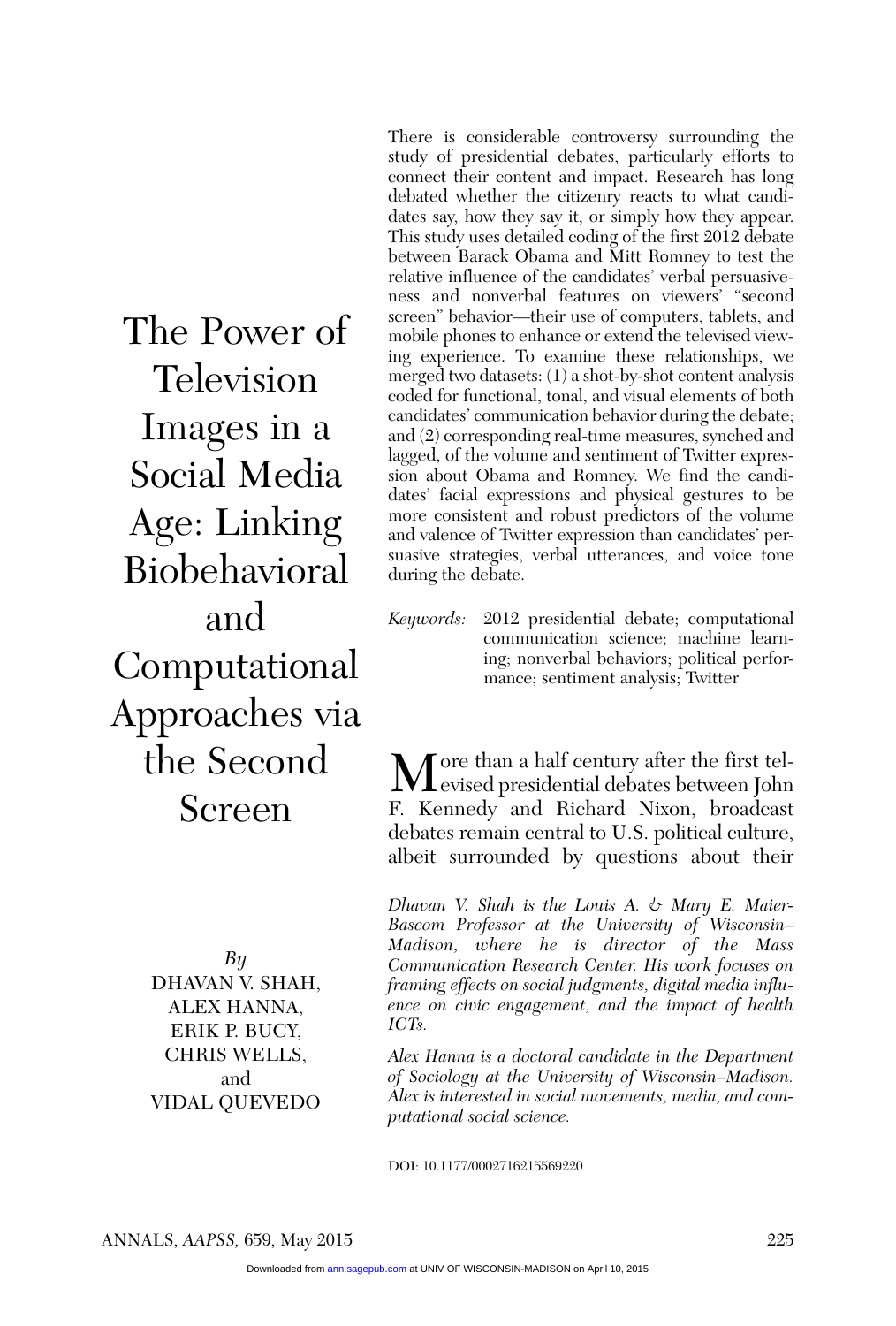electoral impact (Benoit 2013; Druckman 2003). Excepting Election Day itself, no events during a voting cycle compare to debates as moments of focused national attention and—in a social media age—public expression. In 2012, for example, more than 70 million Americans—the most in 32 years—watched the first debate between Barack Obama and Mitt Romney, with only the Super Bowl attracting more viewers (Carr 2012).1 And during its 90 minutes, the debate generated 10 million posts on Twitter, making it "the most tweeted-about event in U.S. politics" up to that time (Sharp 2012, 1).

We offer these facts to make three points. First, debates constitute moments of considerable national attention—and via social media, public expression among the electorate. Second, despite this, there remains considerable uncertainty about the nature of the public's response to these focal moments, that is, whether the citizenry reacts to what candidates say, how they say it, or simply how they appear (Benoit 2013; Cho et al. 2009; Zhu, Milavsky, and Biswas 1994). Third, research has not examined the strong, almost immediate, connection between televised debates and social media—linking "first" and "second" screens in real time—to examine how the volume and valence of posts are tied to what is heard and seen in those moments.

The conventional wisdom surrounding televised debates, beginning with the Kennedy-Nixon encounter, centers on the power of images and asserts that viewers are heavily "influenced by appearances, gestures, or other nonverbal behaviors" (Kraus 1996, 78). Druckman's (2003) test of either watching or listening to the 1960 debate (among subjects with no knowledge of its history) confirmed that viewing altered debate evaluations, primed a greater reliance on personality perceptions, and enhanced learning among nonsophisticates. These findings suggest that something beyond the functional features of persuasive discourse—attack (criticize, condemn), contrast (boast, tout, compare), respond (reply, defend, restore), and involve (share, relate, narrate)—drive these differences (Benoit and Harthcock 1999; Green and Brock 2000).

To examine the power of the visual in presidential debates, we combine computational and biobehavioral approaches. The latter begins with the assumption

*Erik P. Bucy is the Marshall and Sharleen Formby Regents Professor of Strategic Communication in the College of Media and Communication at Texas Tech University. His research includes*  nonverbal aspects of political news and public opinion about the press. He is the editor of Politics and the Life Sciences*, an interdisciplinary journal.*

*Chris Wells is an assistant professor in the School of Journalism and Mass Communication, codirector of the Social Media & Democracy and Civic Culture & Contentious Politics working groups both at the University of Wisconsin–Madison, and author of* The Civic Organization and the Digital Citizen *(Oxford University Press 2015). His research explores citizenship and participation via emergent media.*

*Vidal Quevedo is a doctoral candidate in the School of Journalism and Mass Communication at the University of Wisconsin–Madison. His research interests center on how social media are used by individuals and communities to interact and disseminate information.*

NOTE: The authors would like to thank Zijian Harrison Gong and Riley Davis for their assistance with coding the debate and the Walter J. & Clara Charlotte Damm Fund of the Journal Foundation and Social Science Korea/Korea National Research Foundation for supporting this research.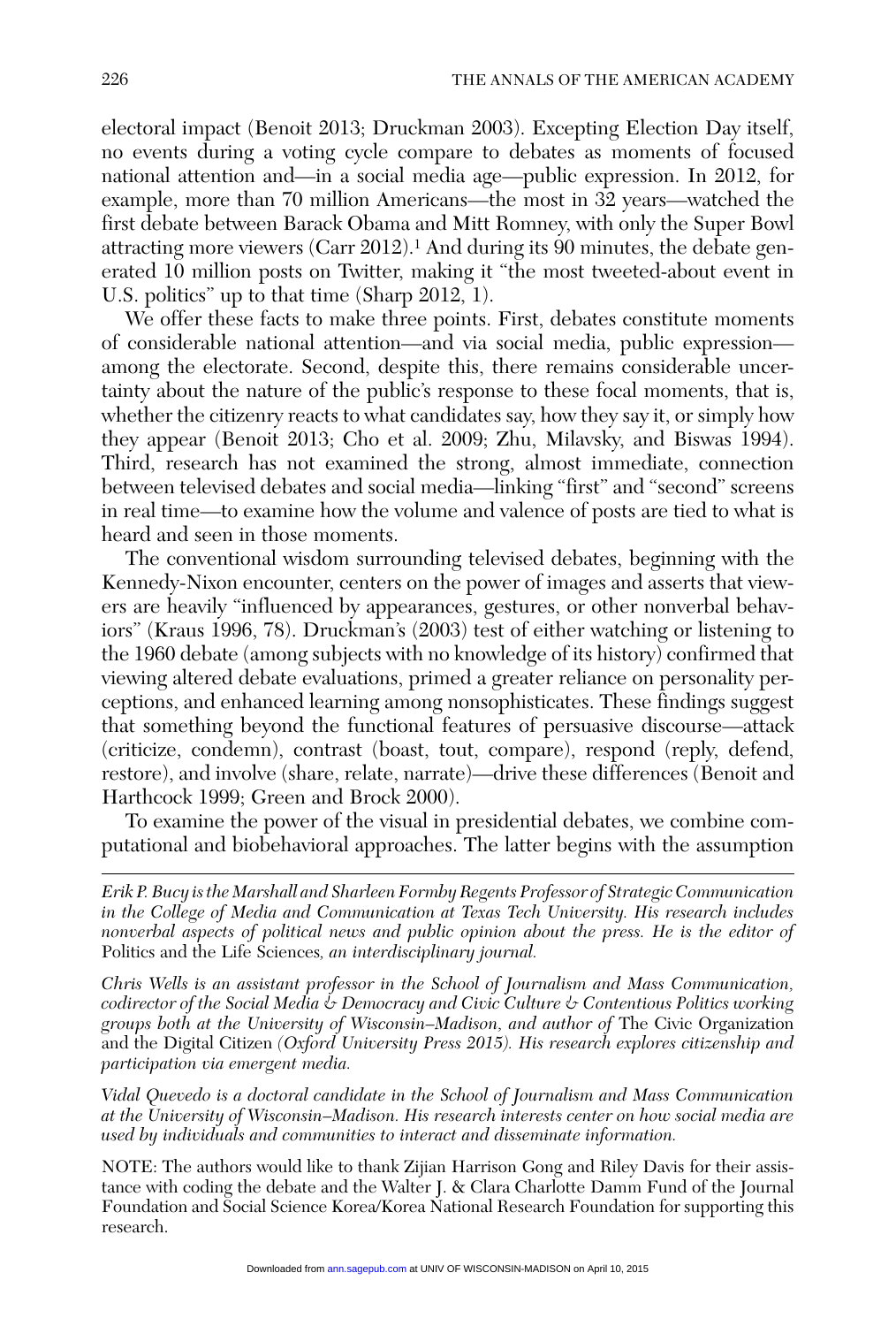that assessments of politicians in debates can depend as much, if not more, on their nonverbal behavior as on their verbal message (see Grabe and Bucy 2009). We thus assess the influence of functional elements alongside voice tone, facial expressions, and physical gestures by both candidates during the first 2012 debate, coding for these elements at the level of the individual camera shot (ranging from 12 to 30 seconds).

We then relate these shot-by-shot differences in functional, tonal, and visual features to the volume and valence of expression on Twitter concerning Obama and Romney during both synchronous and lagged time periods. We acquired these indicators of online political expression by harvesting 10 percent of Twitter content (the Twitter "garden hose") and culling it for keyword mentions of the candidates and sentiment scoring of these posts. In doing so, we examine which specific features of the candidates' debate performance relate to responsiveness on the "second screen."

### Literature Review

This research extends a long line of work examining visual portrayals and candidate nonverbal behavior (e.g., Hellweg and Phillips 1981; Tiemens et al. 1985) that runs parallel to studies on rhetorical strategies employed by candidates during modern presidential debates (see Benoit 2013; Jamieson and Birdsell 1990). Before reviewing these nonverbal factors, we first consider historical changes in debate presentation and performance that increasingly highlight contentiousness and incivility in such settings.

#### *Debates and the "second screen"*

Within U.S. electoral history, regular debates between presidential candidates are a relatively new phenomenon that parallels the rise of television. As television changed, so too did forms of debate. The 1960 debates were shown in black and white from a limited number of camera perspectives and fixed shot angles (Kraus 1996). By the 2000s, a dozen channels were broadcasting presidential debates, including CNN and Fox News, with more camera angles, moving shots, and splitscreen presentations allowing viewers to continuously monitor the reactions of one candidate while the other was speaking (Cho et al. 2009).

Media changes have also altered the national conversation that occurs around debates. The largest change involves the many millions of debate viewers who are communicating with family, friends, and other social connections via networked digital media in real-time, typically through a "second screen" that is used to enhance a viewing experience (Tsekleves et al. 2007). Given that online networks often tend toward homophily and consensus (Conover et al. 2011), online exchanges may support or even amplify the long-standing finding that debate viewing "largely reinforces existing predispositions rather than substantially changing previously held images of candidates, issue orientations, or voting intentions" (Sigelman and Sigelman 1984, 624; Abramowitz 1978).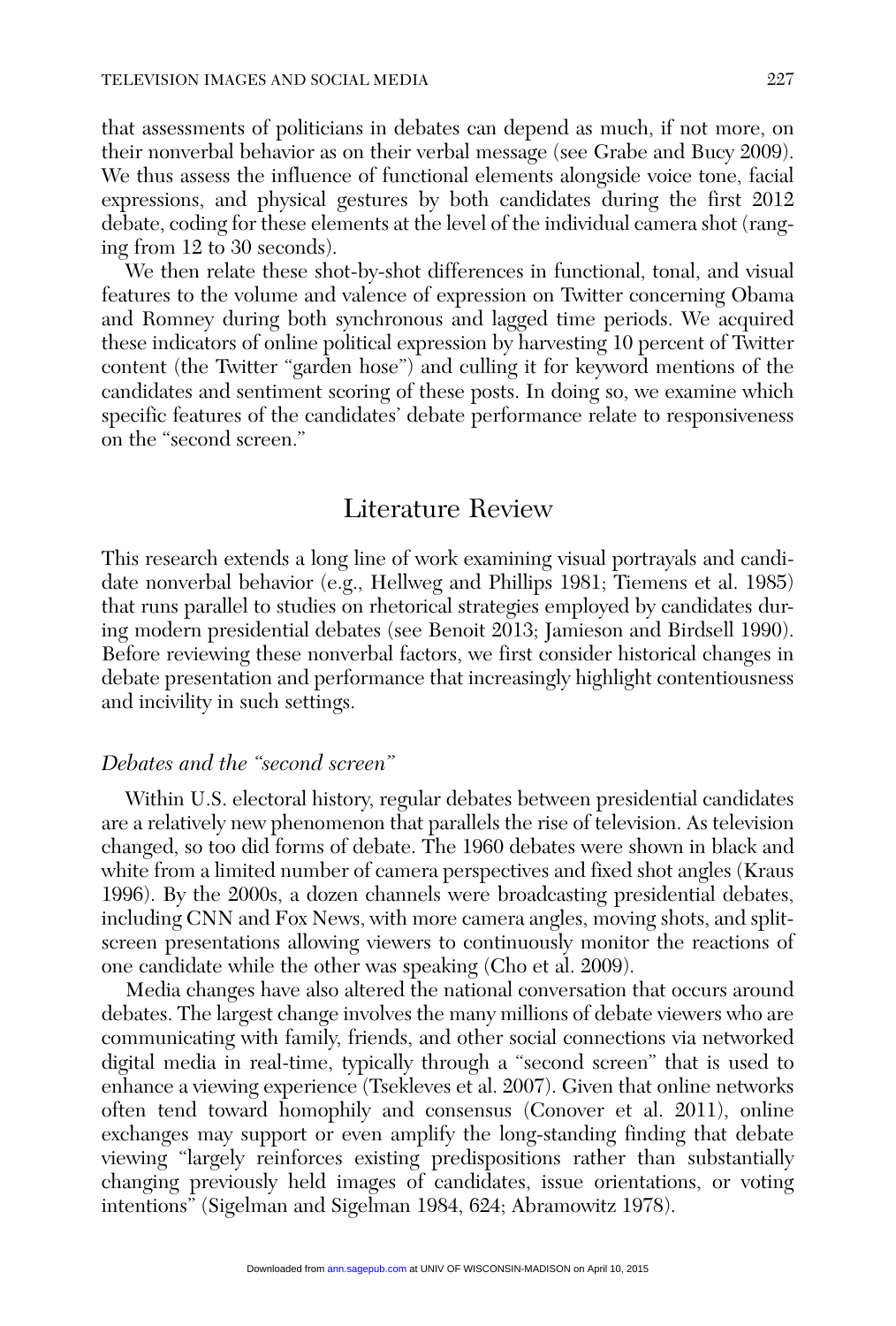Similarly, social media use around the debate may reinforce what Wald and Lupfer (1978) observed—that debates increase cynicism and reduced trust. They attributed this to the tendency of debates to focus "primarily [on] a criticism of present and proposed government policy" (p. 351). Yet these and most other analyses fail to consider the tonal and visual elements of candidate behavior that also contribute, if not outperform, the influence of candidate statements. Mutz and Reeves (2005; see also Mutz 2007) consider this possibility in the context of televised conflicts among pundits. They find that heightening contention in tone and visual style, while keeping content constant, impacts viewer evaluations. In the contemporary environment, online interactions via "second screens" may amplify these effects.

#### *Presentation and performance*

Production practices work alongside candidate performances to heighten the sense of conflict when observing televised contention (Alexander 2010; Davis 1999; Zettl 1990). Mutz (2007) explicitly argues for the interplay of presentation and performance. Supporting the view that visual and tonal features shape responses beyond verbal strategies, she observes that the effect of televised incivility—that is, being disrespectful, interruptive, and inattentive—is amplified when presentation choices, such as close-up camera shots, highlight conflict. In a similar vein, the split screen format of recent presidential debates has allowed "viewers to constantly monitor the words, gestures, and reactions of each candidate, [heightening the] perception of conflict in much the same manner as closeup camera shots" (Cho et al. 2009, 245).

Underscoring the importance of effective nonverbal communication in politics, the first debate of 2012 was notable precisely because of the demeanor, engagement, and gaze of the candidates. As commentators like Jeffrey Alexander (2012) noted, "political performances are also about eyes and energy, about looking and being looked at, about seeming eager and interested and caring," and the candidates in the first debate varied considerably in their effectiveness. Thus, expressive variation during a debate not only takes the form of rhetorical maneuvers—attacks (e.g., criticism, condemnation), contrasts (e.g., comparison, promotion), responses (e.g., replies, defenses), and shared narratives (e.g., examples, involvement), for example (Benoit and Harthcock 1999; Green and Brock 2000)—but also continuous fluctuation in voice tone, facial expressions, and physical gestures.

*Voice tone.* Voice tone is a paralinguistic cue present in all spoken communication. It imparts the emotion of the speaker, potentially moderating the meaning of what is said and shaping audience reactions (Hall 1980). Tone also signals social intent, whether to communicate disapproval or threat, in the case of an angry tone, or reassurance, as in the case of a friendly one. As Laplante and Ambady (2003) find, tone of voice shapes judges' ratings of politeness or impoliteness. Longitudinal studies of presidential election coverage have found that challengers and debate losers tend to be more aggressive in tone than incum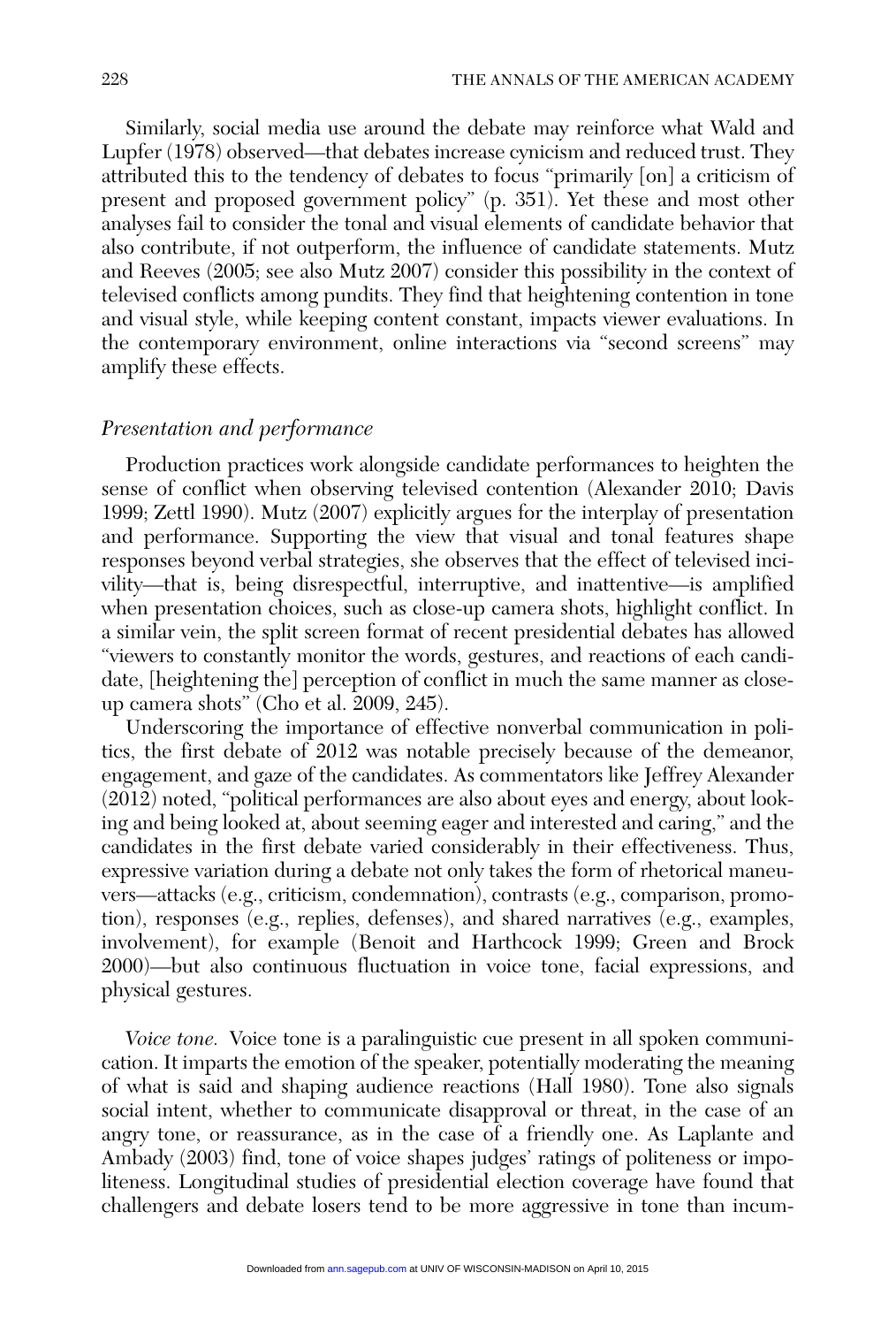bents and front-runners (Bucy and Grabe 2008; Grabe and Bucy 2009), consistent with their tendency to attack (Benoit 2013).

*Expressions and gestures.* Even more consequential than tone of voice is the quality of the candidates' facial expressions. The face, more than any other expressive feature, serves as the primary channel of emotional communication, conveying affective states and behavioral intentions to observers. Two primary categories of displays derived from studies of primate ethology, a branch of behavioral biology, and identified in studies of nonverbal political communication are happiness/reassurance and anger/threat (Sullivan and Masters 1988). Happiness/reassurance displays facilitate a hedonic or friendly mode of social interaction, lowering the probability of an aggressive or agonistic encounter. Anger/threat displays, on the other hand, are associated with hostile encounters and attempts at unseating the leader (Bucy and Grabe 2008). Although reassurance is more commonly associated with effective leadership, in competitive contexts, partisans also respond positively to anger/threat (Masters et al. 1986).

Similar to voice tone, trailing candidates and debate losers are shown more often in political news coverage as exhibiting anger/threat and making defiant gestures, including finger pointing or wagging, making a fist, or shaking their head in disagreement (Grabe and Bucy 2009). Debate winners, by contrast, are more likely to be shown engaging in affinity behaviors that imply bonding, compassion, or friendship. While less nuanced than facial expressions, gestures usually work in tandem with expressions and are thought to amplify their effect. The capacity of nonverbal displays to have political influence depends on at least two qualities of candidates, political status and expressive ability, as well as the context in which the displays occur.

In close elections where much is at stake, leader displays are likely to take on added significance. High-status leaders are said to have an "attention-binding" quality that draws continued observance by other members of the social group (whether journalists, party activists, or interested voters). Indeed, Sullivan and Masters (1993) have characterized facial displays as leadership behavior. Thus, in cases where the incumbent performs particularly poorly or commits a violation of nonverbal expectations (see Burgoon and Hale 1988), such as acting in an inappropriate or unexpected manner, we would expect a higher volume of attention to and communication in response to these actions, as well as an outpouring of negatively valenced reactions.

# Hypotheses and Research Questions

In this study, we measure communication behavior in response to an actual presidential debate, as it was occurring, by tracking the volume and sentiment of realtime public expression on Twitter. By measuring actual responses from users of a popular social network, this approach benefits from a high degree of ecological validity. Although Twitter users are not necessarily representative of the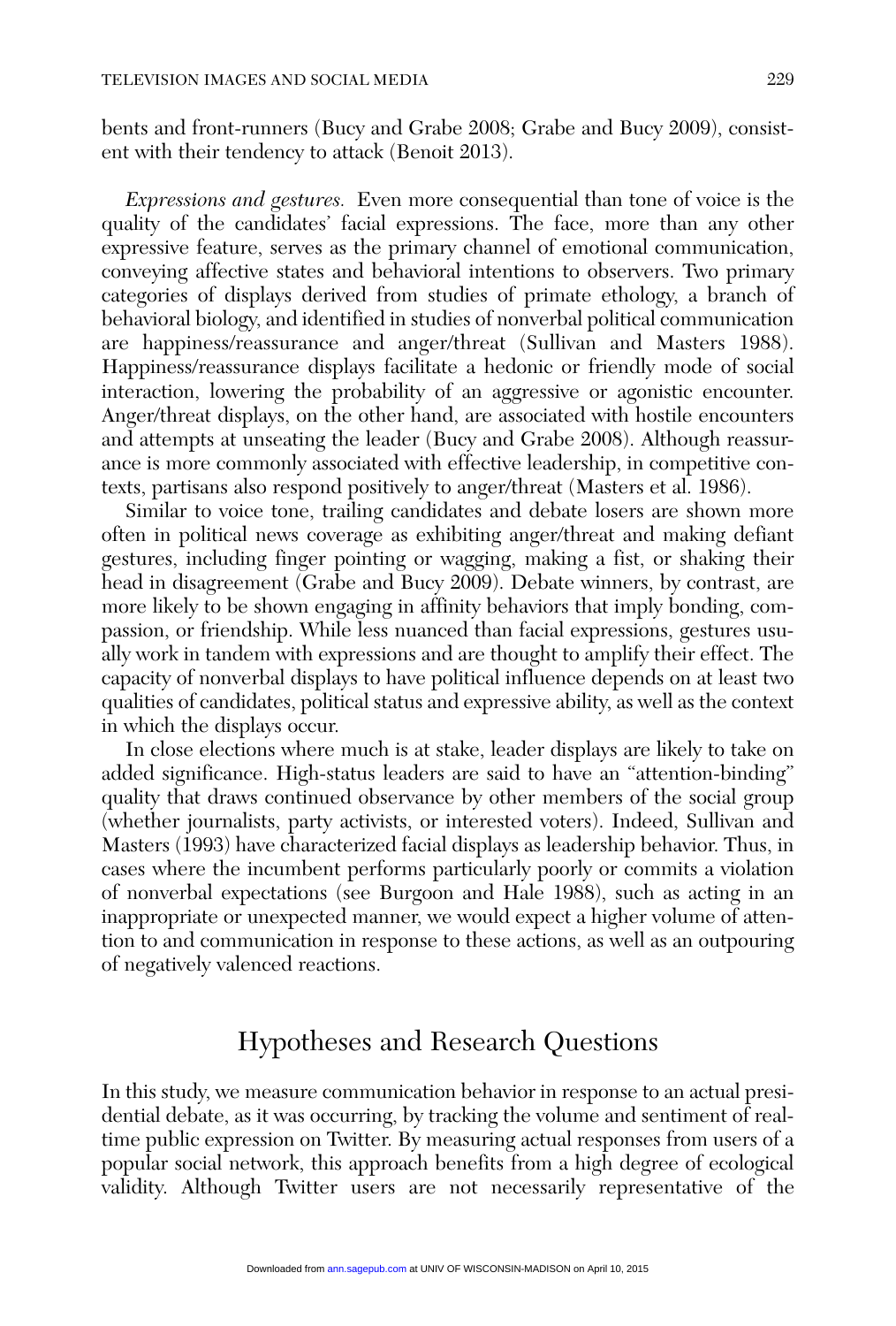population, they are nonetheless quite diverse, and their voluminous real-time comments allow us to trace, in a highly granular fashion, the connections between the first and second screens that characterize the television viewing experience in a social media age.

We expect that the tonal and visual elements of the candidates' debate performance will shape reactions on social media above and beyond the verbal strategies candidates use in an effort to score political points, win favor with the public, and (inadvertently) create quotable moments. In light of these considerations, we predict that:

- *Hypothesis 1 (H1)*: Nonverbal elements of candidate behavior, specifically voice tone, facial expressions, and gestures, will explain differences in the *volume* of online expression directed at each candidate above and beyond what is accounted for by verbal elements.
- *H2*: Nonverbal elements of candidate behavior, specifically voice tone, facial expressions, and gestures, will explain differences in the *sentiment* of online expression directed at each candidate above and beyond what is accounted for by verbal elements.

Given the novel nature of this analysis, we pose two general research questions regarding the relative influence of tonal and visual factors on the volume and valence of expression, as well the role of specific tonal qualities, facial expressions, and gestures. Accordingly, we ask:

- *Research Question 1 (RQ1)*: Which tonal qualities, facial expressions, and gestures explain differences in the *volume* of online candidate expression when accounting for verbal elements?
- *RQ2*: Which tonal qualities, facial expressions, and gestures explain differences in the *sentiment* of online candidate expression when accounting for verbal elements?

# Methods

To examine these relationships, we merged two datasets: (1) a shot-by-shot content analysis of the first presidential debate between Barack Obama and Mitt Romney that coded for functional, tonal, and visual elements; and (2) corresponding measures of the volume of name mentions of Obama and Romney on Twitter and the sentiment scoring of this expression.

### *Debate coding*

For the verbal, tonal, and visual content analysis, C-SPAN's televised coverage of the first debate was used. This feed showed both candidates in split-screen format, using a medium shot from the waist up, for the duration of the debate,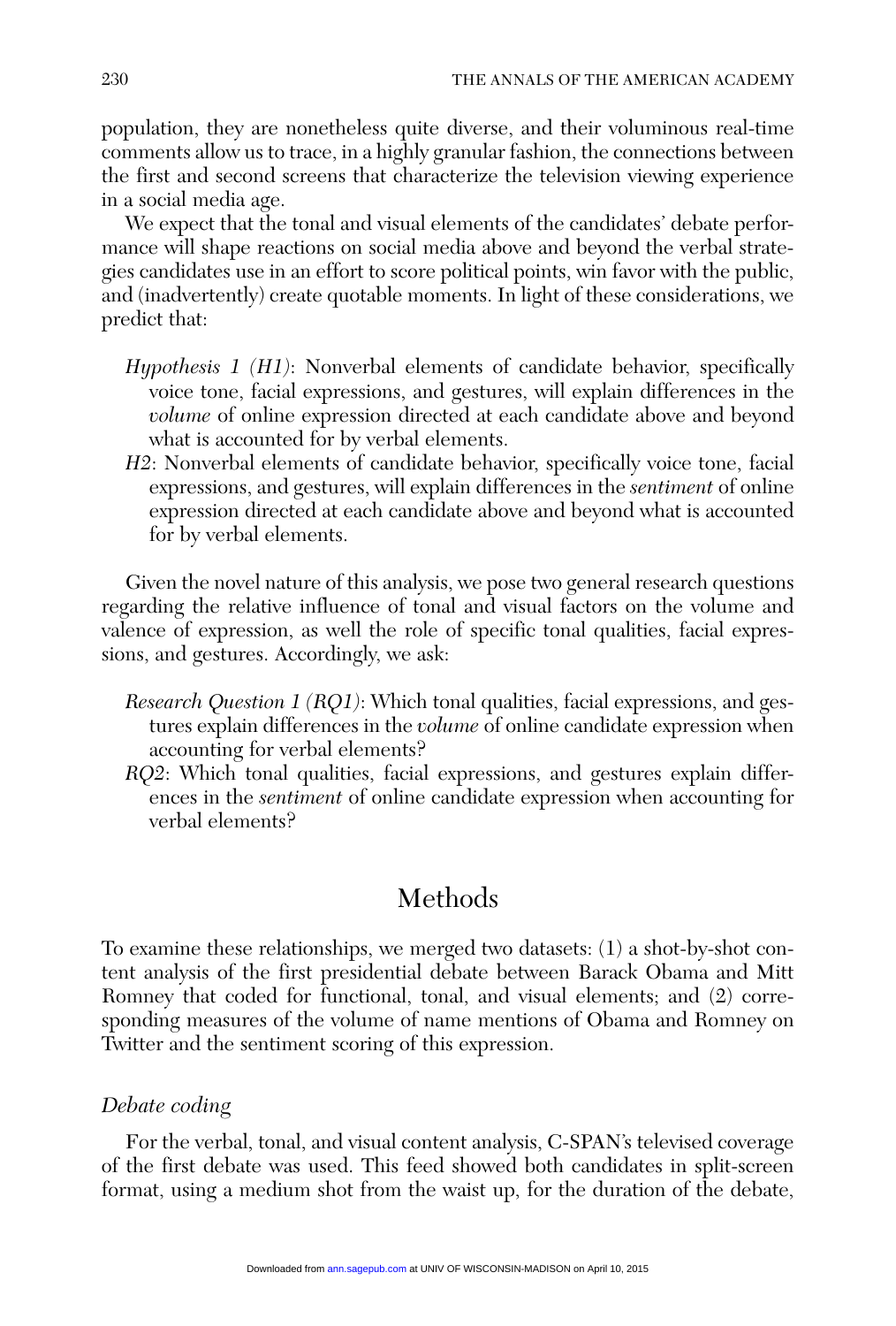enabling coding of all nonverbal responses. Given that other broadcasters drew on the same nine camera feeds, but were free to use whichever images they chose, it is notable that all the major news outlets—ABC, CBS, NBC, CNN, and Fox News—favored split-screen shots. As Sam Feist, CNN's Washington bureau chief stated, "We want to give our viewers the opportunity to see both candidates as frequently as possible. In a presidential debate, the image of the candidate who is listening is frequently as interesting as the candidate who is talking" (Peters 2012, A11). To standardize analysis across comparable units, the visual, tonal, and verbal aspects of the debate were coded at the level of the individual camera shot. In cases where shots exceeded 30 seconds, they were divided into 30-second increments. For the 90-minute debate, this resulted in 177 codable segments ranging from 5 seconds to 30 seconds.

Coding of the debate proceeded in two stages. In the first stage of the analysis, the candidates' statements were coded for their primary rhetorical function and "memes"—a reproducible unit of culture that is widely shared (Dawkins 1976). In the second stage, the candidates' nonverbal behavior was coded for tonal and visual elements, along with debate memes.

*Rhetorical functions.* Major rhetorical functions identified in individual debate segments included *attacks* on the opponent, *contrast statements* that highlighted differences between the speaker and his opponent, direct *responses* to statements (typically attacks) made by the opponent, and *personal narratives* from the candidate's own experience (see Benoit and Harthcock [1999]; Green and Brock [2000] for details on these categories).2

*Memes.* We identified five memes in the first debate, including Romney's promise to cut funding for public television, even though he declared, "I love Big Bird"; and Obama's statement to moderator Jim Lehrer, "I had five seconds before you interrupted me." Because memes are memorable debate encounters based on the utterances of the candidates, they were included with the verbal elements. Via digital media, memes reproduce almost immediately as highly quotable sound bites that are discussed by pundits in postdebate analyses and rebroadcast in news reports.

*Tonal elements.* In any persuasive encounter, a large part of nonverbal influence stems not just from semantic content but also from voice tone and variability (Bucy and Grabe 2008). We coded for presence or absence of two emotion/ intention pairs that play a central role in political competition: anger/threat and happiness/reassurance. These categories reflect the felt emotion and presumed behavioral intention of the communicator (Way and Masters 1996).

Anger/threat was operationalized as statements in which the candidate's tone had a menacing or hostile feel; where the candidate used confrontational verbal tactics to challenge his rival; where the candidate revealed a desire to do political battle, or took exception to and forcefully rebutted a claim by his opponent; or where the overall tone of a segment could be characterized as enraged, feisty, bold, or aggressive.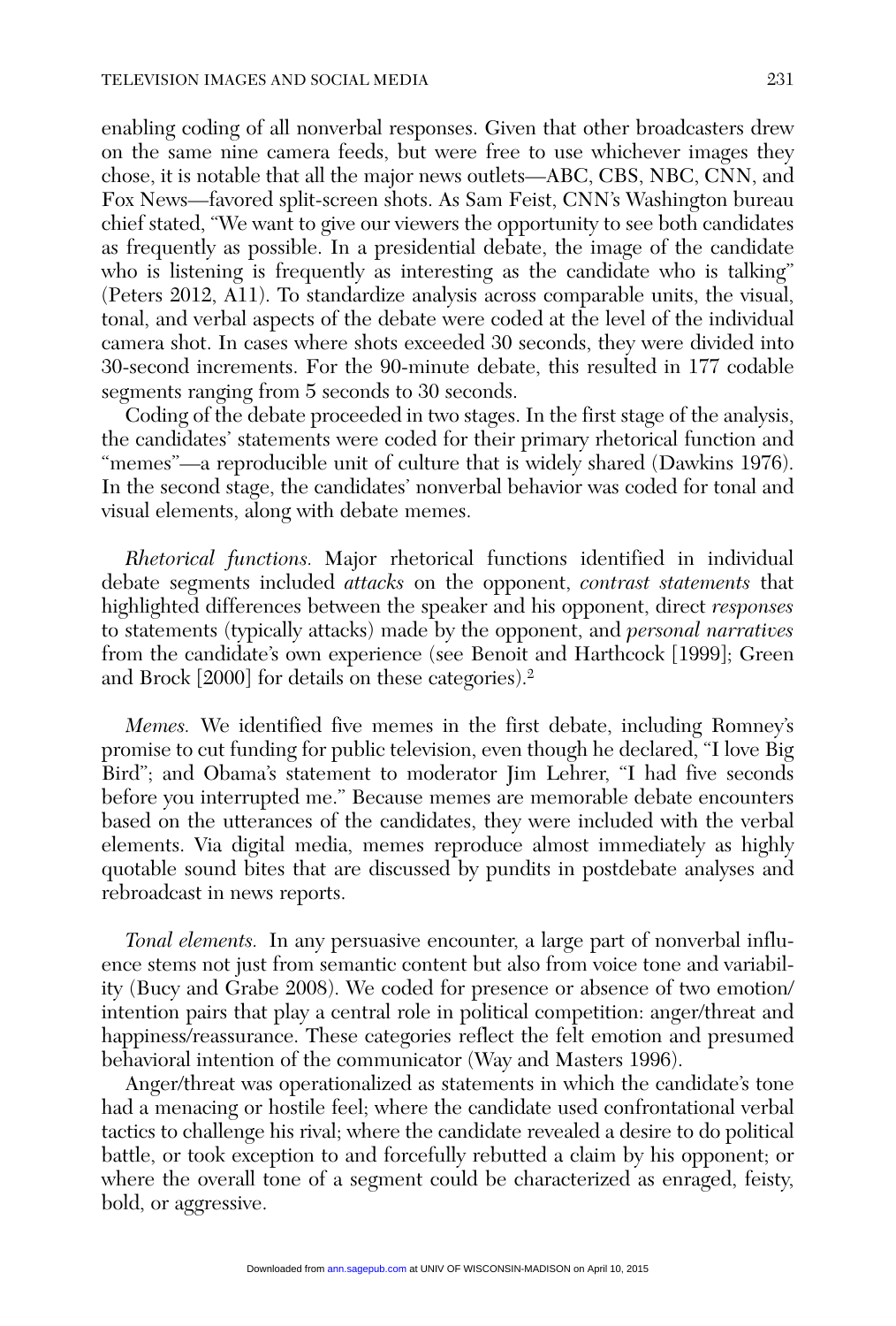Happiness/reassurance was operationalized as statements in which the candidate's tone had an optimistic or cheerful feeling; where the candidate's voice was upbeat, positive, and conveyed an affiliative intent; where the candidate offered hopeful predictions about what will happen to the country if elected; or where the tone suggested an attempt at bonding or reinforcing a sense of goodwill with potential supporters.

*Visual elements.* Next, we coded aspects of the candidates' nonverbal behavior, particularly facial expressions and body language. Consistent with voice tone, we coded for the presence of anger/threat and happiness/reassurance in facial expressions. We also documented the occurrence of gestures that signaled affinity (bonding) or defiance (aggression).

Consistent with the biobehavioral approach to nonverbal communication (see Masters et al. 1986), facial expressions that contained one or more of the following key elements were classified as anger/threat displays: lowered eyebrows, a staring gaze, the visibility of lower teeth, lowered mouth corners (frowning), facial rigidity that showed little to no movement, lips pressed firmly together, or an overall expression that was negative or hostile.

Similarly, happiness/reassurance displays were operationalized using very specific behavioral criteria as expressions containing one or more of the following elements: a smile with relaxed mouth position, the visibility of upper or both rows of teeth, nodding up and down, a combination of brief eye contact to avoid staring, open or just slightly closed eyes, "Crow's feet" wrinkles around the eyes, or an overall expression that was welcoming.

Gestures were coded as body language that signaled affinity or defiance (see Grabe and Bucy 2009). Affinity gestures consisted of hand, body, or facial movements that suggest a friendly relationship or attempt at bonding between the candidate and the audience, opponent, or moderator. Examples include waving or giving a "thumbs-up"; winking or nodding knowingly to the camera, moderator, or other candidate; or using an open palm when referencing the audience or opponent (rather than a closed fist or pointed finger).

Defiance gestures consisted of hand, body, or facial movements that suggest a threatening or antagonistic relationship between the candidate and his opponent. Examples include finger pointing, wagging, or shaking; raising a fist; shaking's one's head in disagreement; negative expressions accompanied by prolonged stares; or other behaviors signaling aggression.

*Intercoder reliability.* For each verbal, tonal, and visual variable, a trained coder documented the presence or absence of each defined category for each shot or 30-second segment. Each element was coded 1 if present and 0 if absent for all 177 codable segments.

For the verbal elements, a second coder assessed each of the 177 retained segments, agreeing on all but 38 of the 1,770 individual codings, for Krippendorff's alphas ranging from .89 for Obama's use of contrast to 1.00 for Romney's use of response. Instances of disagreement were discussed between coders until a consensus was achieved. For the tonal and visual variables, 11 percent of the debate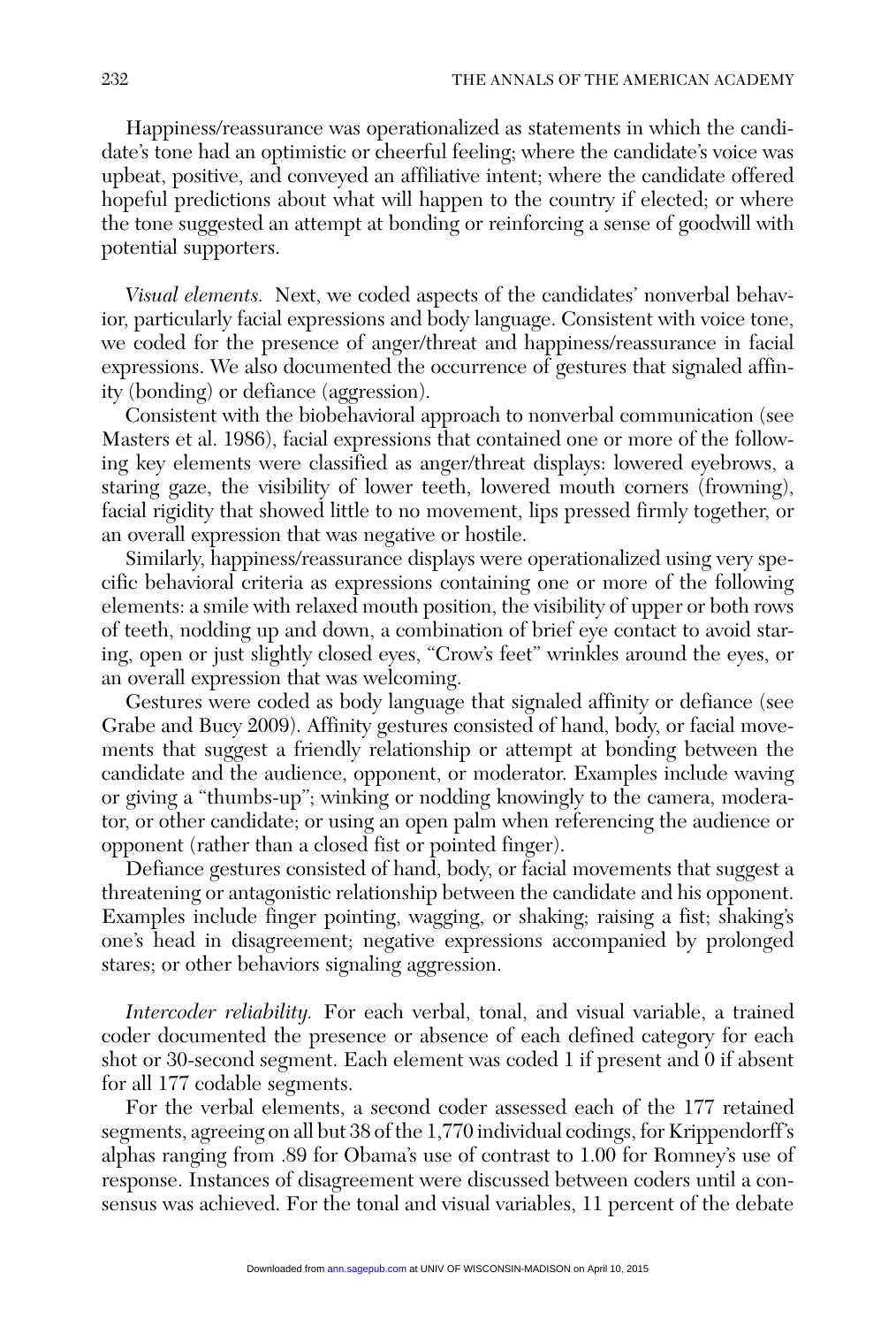footage, or twenty segments, was assessed by a second coder. Tonal variables had a high level of agreement. Krippendorff's alpha for Obama and Romney's anger/ threat and happiness/reassurance voice tone was .93 and 1.00, respectively. Affinity and defiance gestures had perfect agreement. For facial expressions, again of anger/threat and happiness/reassurance, there was .95 agreement, which dropped to alpha scores of .83 and .78 when adjusted with Krippendorff—still an acceptable level of agreement.

Each coded shot of the debate was the unit of observation and analysis, with the volume and sentiment of expression on Twitter normed by the length of the unit, so that differences were not due to differences in the timing of the shots.

#### *Twitter harvesting*

For this study, we archived the Twitter garden hose as a sample of social media activity through its Streaming API.3 Twitter describes the garden hose as a continuous 10 percent sample of the 300 to 500 million global tweets per day. Tweet information includes a variety of different fields, including user information, tweet time, geolocation (if available), and platform used to post the tweet.4 From this archive, we drew posts around a 50-day window before the election, from September 19, 2012, to November 8, 2012, that included "Obama," "Romney," "Biden," or "Paul Ryan" (not case-sensitive). We then focused on the tweets on October 10, 2012, that referenced Obama or Romney in the body text. For each tweet, we coded for whether it mentioned only Obama or only Romney based on usage of their last names, which was the basis for the volume measures.

We conducted a sentiment analysis using a supervised machine learning method. To generate a training set, we randomly sampled 1,000 tweets, 500 mentioning Romney and 500 mentioning Obama. Two coders then coded these tweets for three possible sentiment values: positive, negative, or neutral. After coding separately, coders met to resolve any disagreements. We found that most tweets had either a positive or negative value. In the final training set we used only the 869 tweets that were coded as positive or negative, or numerically 1 and −1, respectively. We then randomly separated the training set into training and validation sets, 80 percent going into the former and 20 percent into the latter. Last, we trained a support vector machine classifier with a linear kernel using the Python scikit-learn library. The classifier obtained an F1-score of 0.77, which is well within acceptable levels of accuracy (Yang and Liu 1999).

To align Twitter activity to archived video material of the debate, we identified four points where we knew there was high Twitter volume: Romney's quip, "I love Big Bird"; moderator Jim Lehrer "Let's not" reply to Romney; Obama's "I had five seconds" remark; and Romney's self-correction when he referred to lowincome children as "poor kids." Assuming a small gap between broadcast and Twitter reaction, we then used the first mention of these sound bites as the measure of the lag. We found a consistent gap between the debate clock on the C-SPAN feed and the UTC (Coordinated Universal Time) timestamp on the Twitter posts. Accordingly, we synchronized our Twitter data to the debate feed.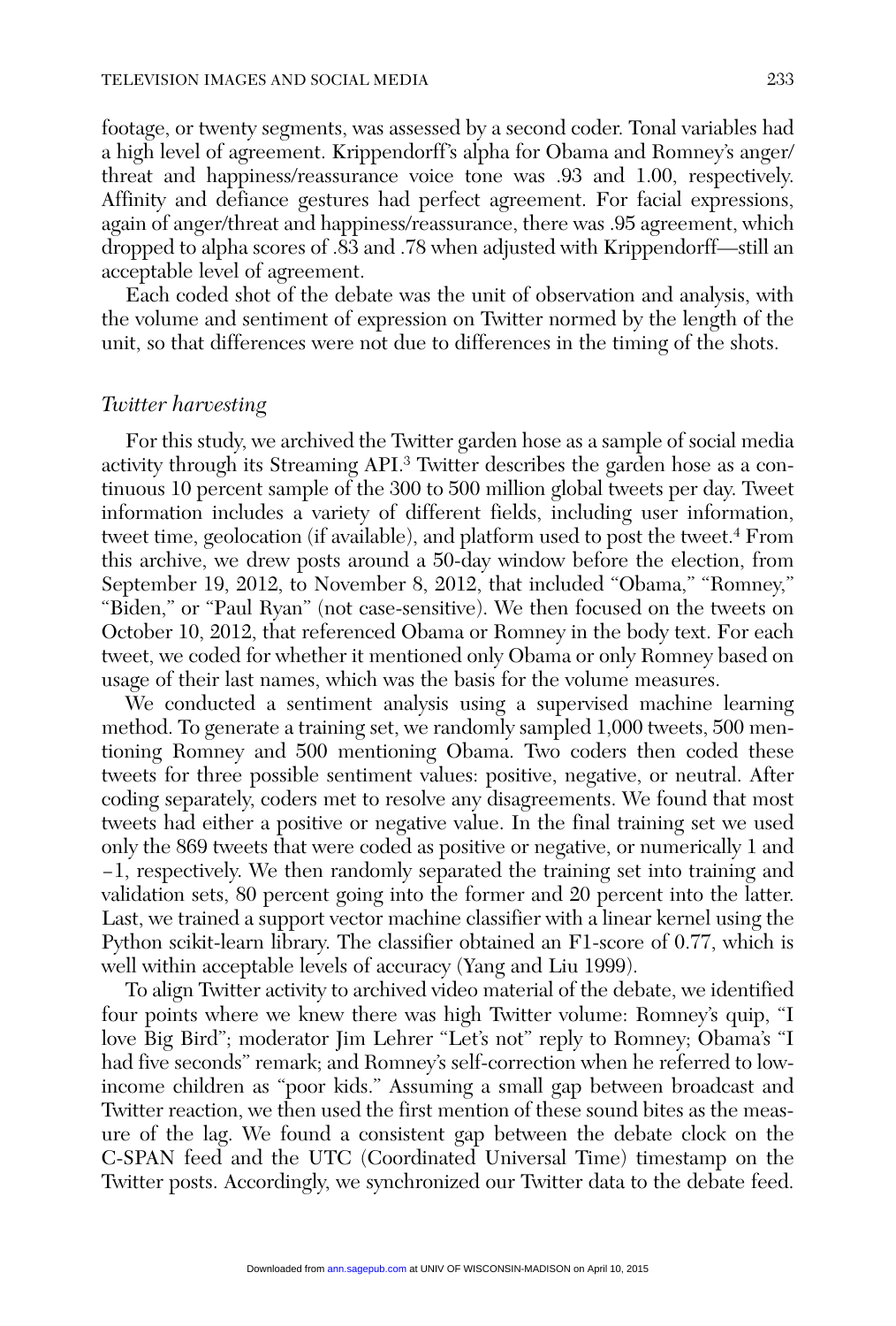FIGURE 1 Volume per Minute by Candidate, with LOESS Regression Smoothed Average



For each shot, we next generated a synchronous volume metric and average sentiment score for both candidates, along with three lagged versions of these variables, at 15, 30, and 45 seconds. These lagged values account for any delayed reaction by Twitter users and observe the robustness of effects. This resulted in the generation of sixteen variables matched or lagged to the start-stop times on the debate clock (volume for Obama and Romney synchronous, volume for Obama at 15-, 30-, and 45-second lags, sentiment for Obama and Romney synchronous and sentiment for Obama and Romney at 15-, 30-, and 45-second lags).

Figure 1 shows the volume per minute by candidate, while Figure 2 shows the average sentiment per minute by candidate. The lines on each graph represent LOESS regression (local regression) smoothed averages for the candidates over their data points, which provide the minute-by-minute averages. The plots in Figure 1 are comparable to Twitter's own graph of total debate volume not distinguished by candidate.5 The highest volume points for Romney occur across the 00:30 and 00:50 minute marks, which included Romney's "Big Bird" comment and his sparring with Lehrer over rules and topics. The highest volume moment for Obama is at the 01:01 mark—his "I had five seconds before you interrupted me" comment. The sentiment plots reveal that Twitter favored Obama over Romney, a result that held throughout the debate, albeit with considerable variation over time. Notably, both candidates averaged sentiment scores below 0, indicating generally negative expression.

## Analysis

Before testing our hypotheses, we thought it important to verify that the debates were indeed moments of national attention and expression. To do so, we charted the volume of keyword references to Obama, Romney, Biden, and Ryan during the 50-day window of our archive draw. The results are presented in Figure 3,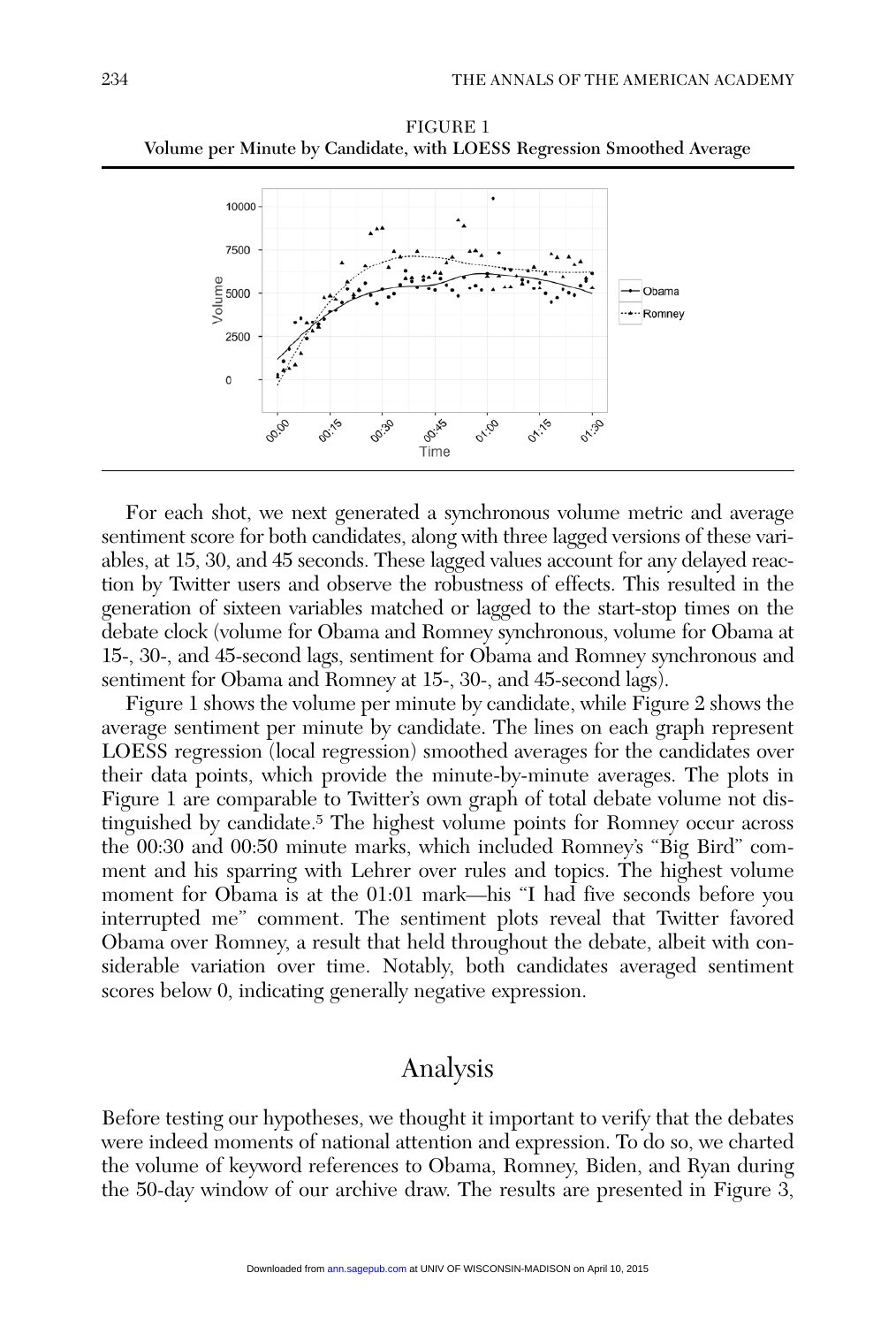

Figure 2 Sentiment per Minute by Candidate, with LOESS Regression Smoothed Average

and clearly indicate that the debates were high intensity moments during the campaign, with the first debate between Barack Obama and Mitt Romney being the highest volume moment other than Election Day.

Next, we conducted hierarchical multiple regression analyses on the normalized volume measures (ratio of number of posts to seconds in the shot) and average sentiment scores (the mean value of scores across seconds in the shot) of the tweets mentioning Obama or Romney. As noted above, these analyses were run with four different versions of the dependent variables: at the moment of the shot, and at 15, 30, and 45 seconds after the shot.

The independent variables were grouped in three blocks that were sequentially added to each regression: verbal, tonal, and visual. The first block consisted of persuasive variables (attack, contrast, response, and narrative) for both Obama and Romney, and variables indicating whether either candidate sparked a meme during the segment. The second block added variables assessing the tone of voice of each candidate (anger/threat, happiness/reassurance). The final visual block added variables coding facial expressions (anger/threat, happiness/reassurance), affinity and defiance gestures by either candidate during the shot.

### Results

The results of the ordinary least squares (OLS) regression analyses present a clear picture of the factors that shaped the volume and valence of responses on Twitter. Beginning with the volume of Obama mentions, the results are highly consistent across the synched, 15- 30-, and 45-second lag models (see Table 1). The verbal factors account for a small amount of variance in the volume of Obama mentions, with *F*-change scores significant for all four of these tests. Comparatively, when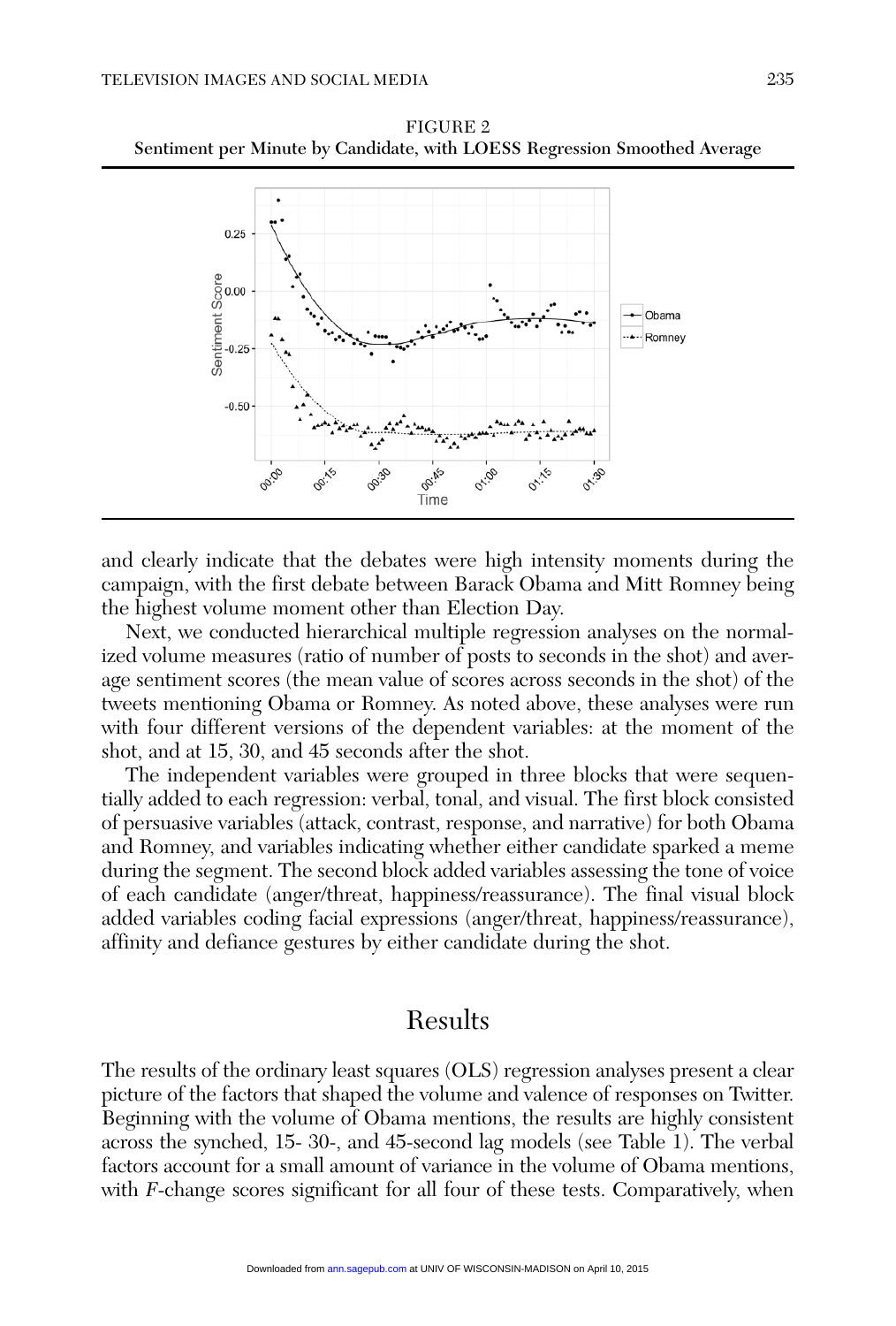

FIGURE 3 Volume of Name Mentions of Presidential and Vice Presidential Candidates on Twitter

the tonal block is added, the models' performance does not improve substantially, with *F*-change scores nonsignificant for all four tests. However, the addition of the visual block contributes significantly to the models' performance, with *F*-change scores significant for all four tests. These results provide strong support for Hypothesis 1, at least for Obama volume.

Examining the individual variables that predict Obama volume in at least three of the four models at *p* < .10, we find that Romney's attacks along with Obama's responses and use of narratives were linked to a greater volume of Obama mentions on Twitter. Notably, the single strongest predictor in the models is Obama's spawning of memes (e.g., "I had five seconds"), which was strongly and immediately tied to a higher volume of posts mentioning him. A similarly strong and immediate relationship was observed when Romney's facial expressions denoted anger or threat. On the other hand, both the use of a reassuring tone by Romney and gestures signaling affinity by Obama were related to a lower volume of Obama tweets.

Moving next to the volume of Romney mentions, the results are again readily interpretable across the synched, 15-, 30-, and 45-second lag models (see Table 2). The verbal factors account for little variance in the immediate volume of Romney mentions but begin to account for a significant amount of variance in the lagged models, with *F*-change tests achieving significance. Comparatively, the tonal block consistently adds to overall performance of the models, with *F*-change scores significant for all four tests. As with the pattern observed for Obama, the addition of the visual block contributes substantially and significantly to the models' performance, with large block variances and *F*-change highly significant for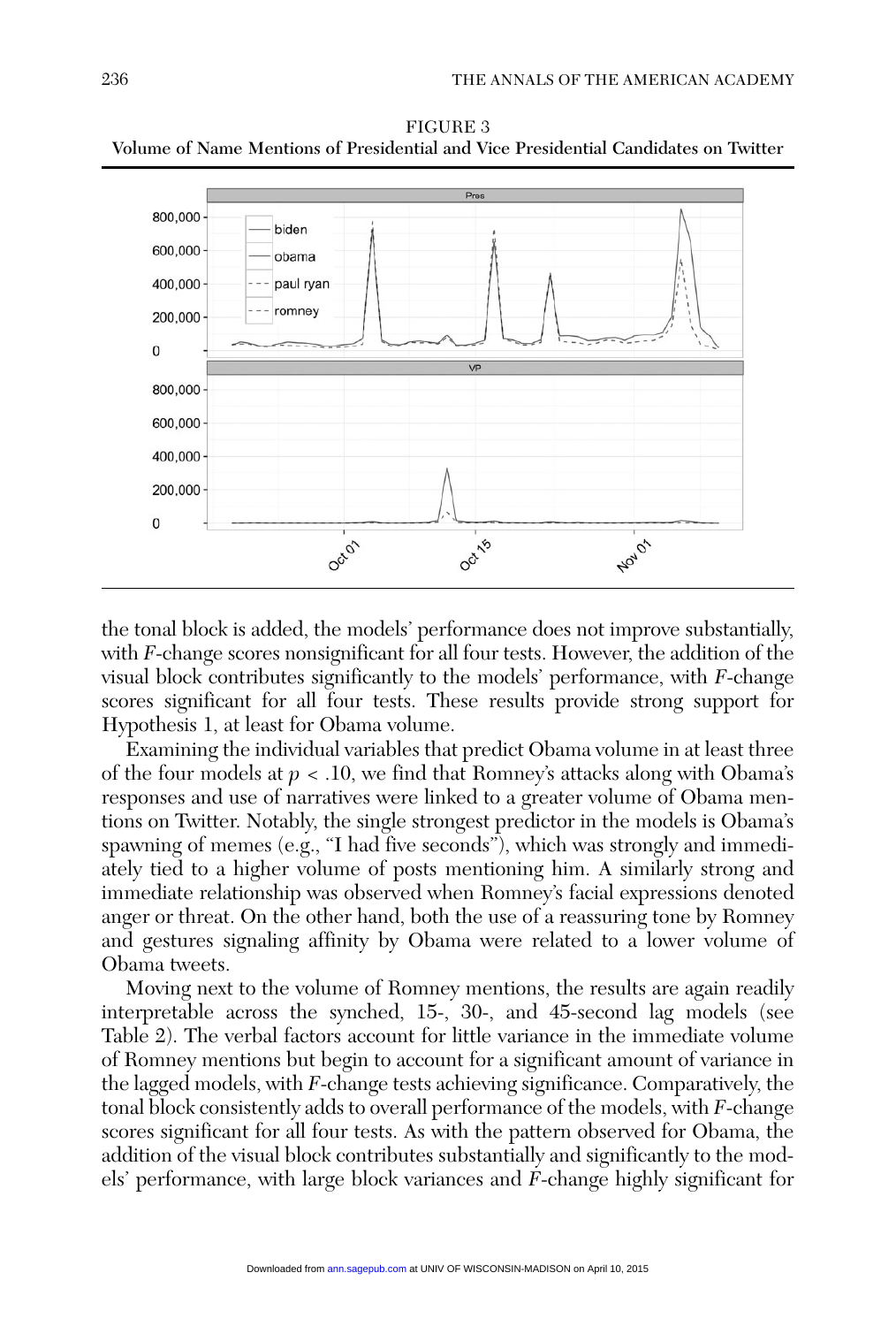|                                    | Obama                   |           | Obama            |           | Obama            |           | Obama                   |           |
|------------------------------------|-------------------------|-----------|------------------|-----------|------------------|-----------|-------------------------|-----------|
|                                    | Volume                  |           | Volume           |           | Volume           |           | Volume                  |           |
|                                    | Synch                   |           | 15 Sec.          |           | 30 Sec.          |           | 45 Sec.                 |           |
| Block 1: Verbal                    |                         |           |                  |           |                  |           |                         |           |
| Obama Attack                       | $-.02$                  |           | $-.02$           |           | .02              |           | .03                     |           |
| Obama Response                     | .09                     |           | .14 <sup>†</sup> |           | $.20^{\circ}$    |           | $.24^{\circ}$           |           |
| Obama Contrast                     | $-.04$                  |           | $-.03$           |           | $-.04$           |           | $-.04$                  |           |
| Obama Narrative                    | .10                     |           | $.12^{+}$        |           | $.14*$           |           | $.14^{\circ}$           |           |
| Romney Attack                      | .13 <sup>†</sup>        |           | .14 <sup>†</sup> |           | .15 <sup>†</sup> |           | .14 <sup>†</sup>        |           |
| Romney Response                    | $-.03$                  |           | .00              |           | .01              |           | .02                     |           |
| Romney Contrast                    | .01                     |           | .01              |           | .02              |           | .00                     |           |
| Romney Narrative                   | .00                     |           | $-.02$           |           | $-.02$           |           | $-.01$                  |           |
| Obama Meme                         | $.43^{\circ\circ\circ}$ |           | $.36***$         |           | $.31***$         |           | $.26^{\circ\circ\circ}$ |           |
| Romney Meme                        | $-.06$                  |           | $-.01$           |           | .02              |           | .03                     |           |
| Block 2: Tonal                     |                         |           |                  |           |                  |           |                         |           |
| Obama Tone-Angry/Threat            | .09                     |           | .09              |           | .09              |           | .04                     |           |
| Obama Tone-Happy/Reassuring        | .10                     |           | .10              |           | .13              |           | .16 <sup>°</sup>        |           |
| Romney Tone-Angry/Threat           | $-.04$                  |           | $-.09$           |           | $-.08$           |           | $-.02$                  |           |
| Romney Tone—Happy/Reassuring -.14* |                         |           | $-.14^{\dagger}$ |           | $-.16°$          |           | $-.17$ °                |           |
| <b>Block 3: Visual</b>             |                         |           |                  |           |                  |           |                         |           |
| Obama Facial-Angry/Threat          | .02                     |           | .00              |           | $-.02$           |           | $-.01$                  |           |
| Obama Facial-Happy/Reassuring      | .11                     |           | .11              |           | .11              |           | .09                     |           |
| Romney Facial-Angry/Threat         | $.30^{\circ\circ\circ}$ |           | $.30***$         |           | .26 $^{\circ}$   |           | .21 $^{\circ}$          |           |
| Romney Facial-Happy/Reassuring .10 |                         |           | .10              |           | .12              |           | $.15^{\circ}$           |           |
| Obama Affinity Gesture             | $-.17$ <sup>**</sup>    |           | $-.16°$          |           | $-.17^{\circ}$   |           | $-.17$ °                |           |
| Obama Defiance Gesture             | .01                     |           | .06              |           | .08              |           | .08                     |           |
| Romney Affinity Gesture            | .10                     |           | .11              |           | .11              |           | .09                     |           |
| Romney Defiance Gesture            | $-.07$                  |           | $-.04$           |           | $-.03$           |           | $-.04$                  |           |
| Model Summary                      |                         |           |                  |           |                  |           |                         |           |
| <b>Block</b>                       | Adj. $R^2$              | $F\Delta$ | Adj. $R^2$       | $F\Delta$ | Adj. $R^2$       | $F\Delta$ | Adj. $R^2$              | $F\Delta$ |
| Verbal                             | .23                     | 000       | .18              | 0.00      | .17              | 0.00      | .16                     | 0.0.0     |
| Verbal + Tonal                     | .24                     |           | .19              |           | .18              |           | .16                     |           |
| Verbal + Tonal + Visual            | .40                     | 000       | .36              | 0.00      | .33              | 0.00      | .29                     | 000       |

TABLE 1 Synchronous and Lagged Models Predicting Normalized Volume of Obama Mentions

NOTE: For OLS regressions, all entries are standardized beta coefficients from the final model. For model summary, entries are adj. *R*2 upon block entry, with significance of the *F*-change.  $\phi p < 0.10$ .  $\phi p < 0.05$ .  $\phi p < 0.01$ .  $\phi p < 0.001$ .

all four tests  $(p < .001)$ . These results, in combination with those observed for Obama volume, provide strong support for Hypothesis 1.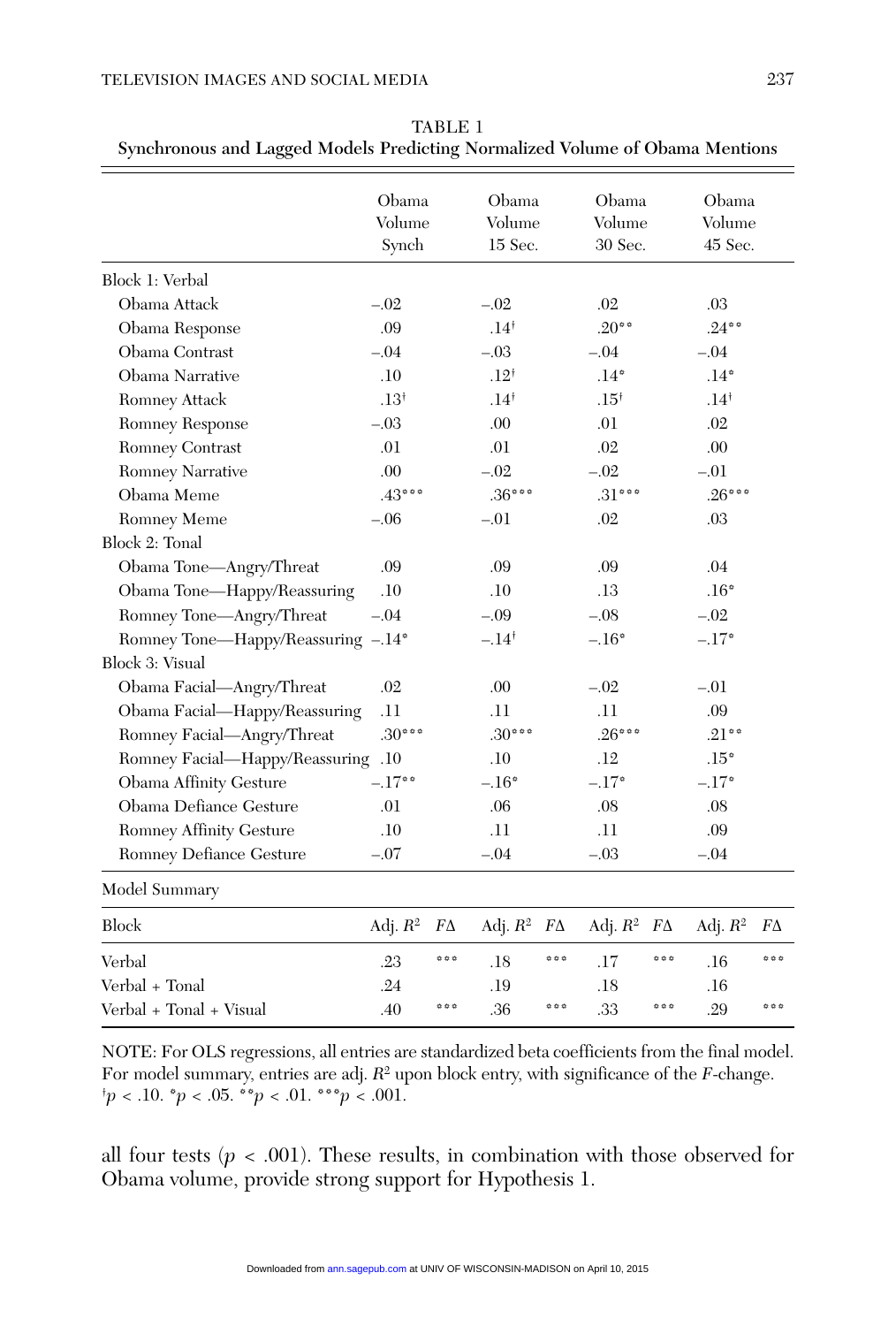|                                                 | Romney<br>Volume<br>Synch | Romney<br>Volume<br>15 Sec. | Romney<br>Volume<br>30 Sec. | Romney<br>Volume<br>45 Sec. |  |
|-------------------------------------------------|---------------------------|-----------------------------|-----------------------------|-----------------------------|--|
| Block 1: Verbal                                 |                           |                             |                             |                             |  |
| Obama Attack                                    | $-.11$                    | $-.11$                      | $-.08$                      | $-.04$                      |  |
| Obama Response                                  | .14 <sup>†</sup>          | $.12^{+}$                   | .10                         | .07                         |  |
| Obama Contrast                                  | $-.03$                    | $-.03$                      | $-.02$                      | .00                         |  |
| Obama Narrative                                 | $-.02$                    | $-.02$                      | $-.03$                      | $-.03$                      |  |
| Romney Attack                                   | $-.07$                    | $-.08$                      | $-.08$                      | $-.09$                      |  |
| Romney Response                                 | $-.13^{\dagger}$          | $-.11$                      | $-.09$                      | $-.09$                      |  |
| Romney Contrast                                 | $-.07$                    | $-.03$                      | $-.01$                      | $-.02$                      |  |
| Romney Narrative                                | $-.05$                    | $-.05$                      | $-.03$                      | $-.01$                      |  |
| Obama Meme                                      | $-.07$                    | $-.06$                      | $-.06$                      | $-.06$                      |  |
| Romney Meme                                     | .05                       | $.13*$                      | $.19***$                    | $.20^{\circ\circ\circ}$     |  |
| Block 2: Tonal                                  |                           |                             |                             |                             |  |
| Obama Tone-Angry/Threat                         | $-.07$                    | $-.06$                      | $-.03$                      | $-.01$                      |  |
| Obama Tone-Happy/Reassuring                     | $-.08$                    | $-.07$                      | .00                         | .05                         |  |
| Romney Tone-Angry/Threat                        | .06                       | .06                         | .12                         | $.23***$                    |  |
|                                                 | .04                       | .08                         | .12                         | .13 <sup>†</sup>            |  |
| Romney Tone-Happy/Reassuring<br>Block 3: Visual |                           |                             |                             |                             |  |
|                                                 | .09                       | .09                         | .09                         | .10 <sup>°</sup>            |  |
| Obama Facial-Angry/Threat                       | .05                       | .07                         | .07                         | .09                         |  |
| Obama Facial-Happy/Reassuring                   | $.46^{\circ\circ\circ}$   | $.44^{\circ\circ\circ}$     | $.44^{\circ\circ\circ}$     | $.41^{\circ\circ\circ}$     |  |
| Romney Facial-Angry/Threat                      |                           |                             |                             |                             |  |
| Romney Facial-Happy/Reassuring                  | .01                       | $-.03$                      | $-.04$                      | $-.05$<br>$-.27$ °°         |  |
| Obama Affinity Gesture                          | $-.22$                    | $-.24$ °°                   | $-.25$ °°°                  |                             |  |
| Obama Defiance Gesture                          | $-.05$                    | $-.06$                      | $-.07$                      | $-.06$                      |  |
| Romney Affinity Gesture                         | $-.03$                    | $-.03$                      | $-.03$                      | $-.01$                      |  |
| Romney Defiance Gesture                         | .05                       | .09                         | .11                         | .09                         |  |
| Model Summary                                   |                           |                             |                             |                             |  |
| <b>Block</b>                                    | Adj. $R^2$ $F\Delta$      | Adj. $R^2$ $F\Delta$        | Adj. $R^2$ $F\Delta$        | Adj. $R^2$<br>$F\Delta$     |  |
| Verbal                                          | .02                       | ¢<br>.06                    | .09<br>$\circ$              | $\circ$<br>.08              |  |
| Verbal + Tonal                                  | ¢<br>.07                  | .12<br>$\circ$              | 0.00<br>.18                 | .22<br>0.0.0                |  |
| Verbal + Tonal + Visual                         | 0.00<br>.35               | 000<br>.40                  | 0.00<br>.47                 | 0.0.0<br>.49                |  |

TABLE 2 Synchronous and Lagged Models Predicting Normalized Volume of Romney Mentions

NOTE: For OLS regressions, all entries are standardized beta coefficients from the final model. For model summary, entries are adj. *R*2 upon block entry, with significance of the *F*-change.

 $\phi p < 0.1.$   $\phi p < 0.05.$   $\phi p < 0.01.$   $\phi p < 0.001.$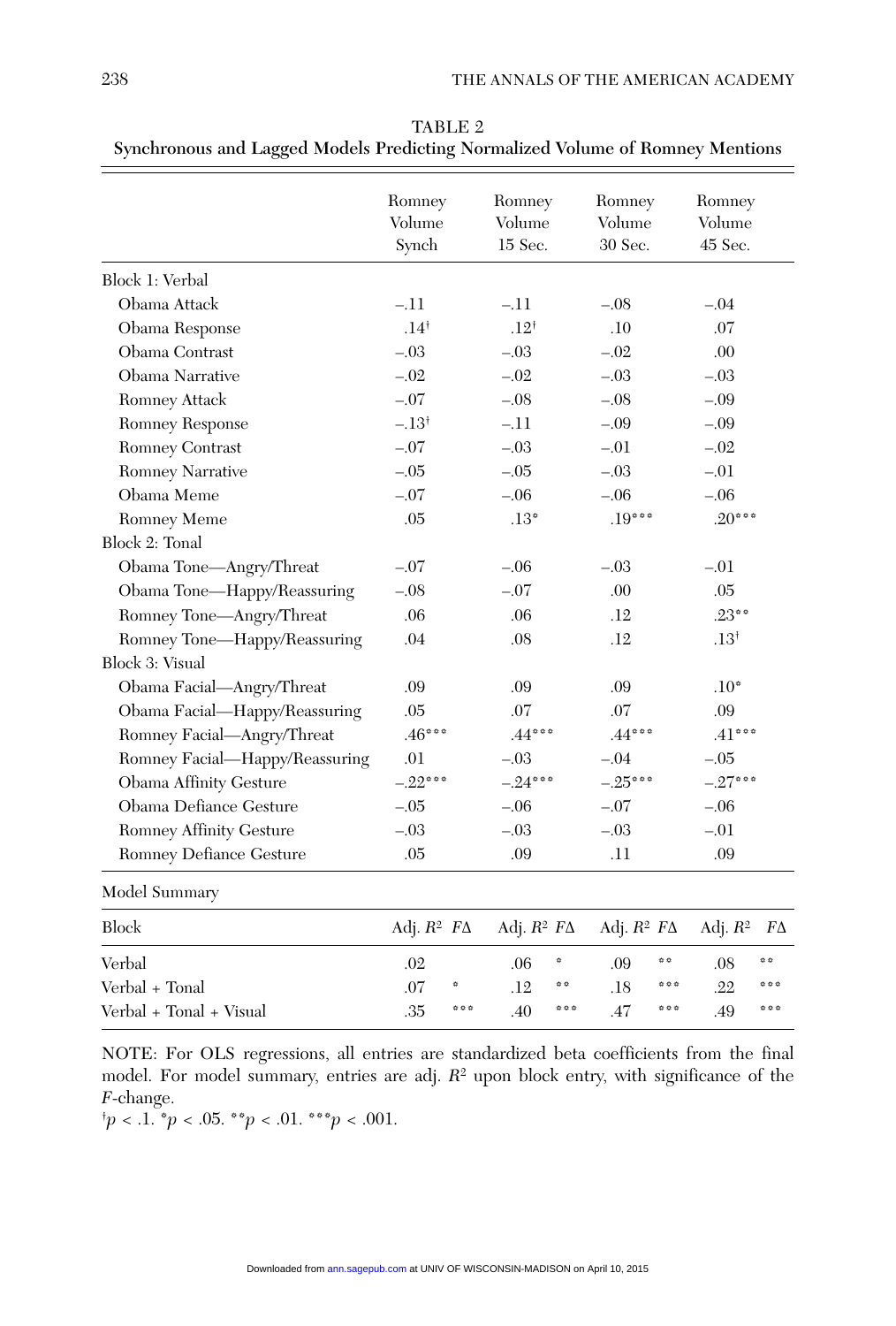Turning to the individual predictors that explain variation in Romney volume in at least three of the four models at *p* < .10, we find that Romney's spawning of memes (e.g., "I love Big Bird") was the only verbal variable linked to a greater volume of mentions. As was observed for the volume of Obama mentions, Romney's facial expressions of anger or threat increased the volume of his mentions, whereas Obama's affinity gestures were related to a lower volume of tweets. Notably, the single strongest predictor in the models is Romney's facial expressions, which accounted for nearly half of the variance explained across the synched and lagged tests.

For the sentiment analysis of posts mentioning Obama, we again ran the synched, 15-, 30-, and 45-second lag models (see Table 3). The verbal factors account for a small amount of variance in the sentiment of posts mentioning Obama, with *F*-change significant for the three lagged models. The tonal block contributes significantly in all four models based on *F*-change tests. The addition of the visual block contributes significantly to the models, especially the synched test, with *F*-change significant for three or four tests, and approaching significance in the forth. The results for the tonal and visual blocks provide support for Hypothesis 2.

Focusing on the individual variables that predict Obama sentiment in at least three of the four models at  $p < 0.10$ , Romney's efforts to contrast his record and positions against his opponent was linked to higher sentiment scores for Obama, as was the generation of memes by Obama. Nonverbal variables also contributed consistently to the models, particularly an angry or threatening tone and accompanying facial expressions by Obama, both of which were negatively related to sentiment. When Romney's facial expressions denoted anger or threat, this also corresponded to lower sentiment for Obama, whereas Romney's use of affinity gestures showed the inverse relation.

Concluding with the sentiment of Romney mentions, the results reveal an even starker pattern across the synched, 15-, 30-, and 45-second lag models (see Table 4). The verbal and tonal factors account for minimal variance in the sentiment scores for Romney, failing to achieve significance in any *F*-change tests. In sharp contrast, the addition of the visual block contributes substantially and significantly to the models' performance, with *F*-change significant for all four tests, and with the block accounting for a quarter to a third of the variance in sentiment toward Romney. These results, in combination with those observed for Obama sentiment, provide strong support for Hypothesis 2 concerning the tonal and visual elements.

Considering the individual predictors of Romney sentiment in at least three of the four models at  $p < 0.10$ , we find that when Obama responded to attacks by Romney or when Romney displayed angry or threatening facial expressions, Romney's sentiment scores decreased. Conversely, when Obama used affinity gestures, this nonverbal behavior coincided with positive sentiment for Romney. Although tonal variables did not consistently predict Twitter sentiment across a majority of models, a happy or reassuring tone by Obama corresponded to lower sentiment scores for Romney in the 30- and 45-second lag models. Notably, Obama's use of contrast rhetoric and Romney's generation of memes were also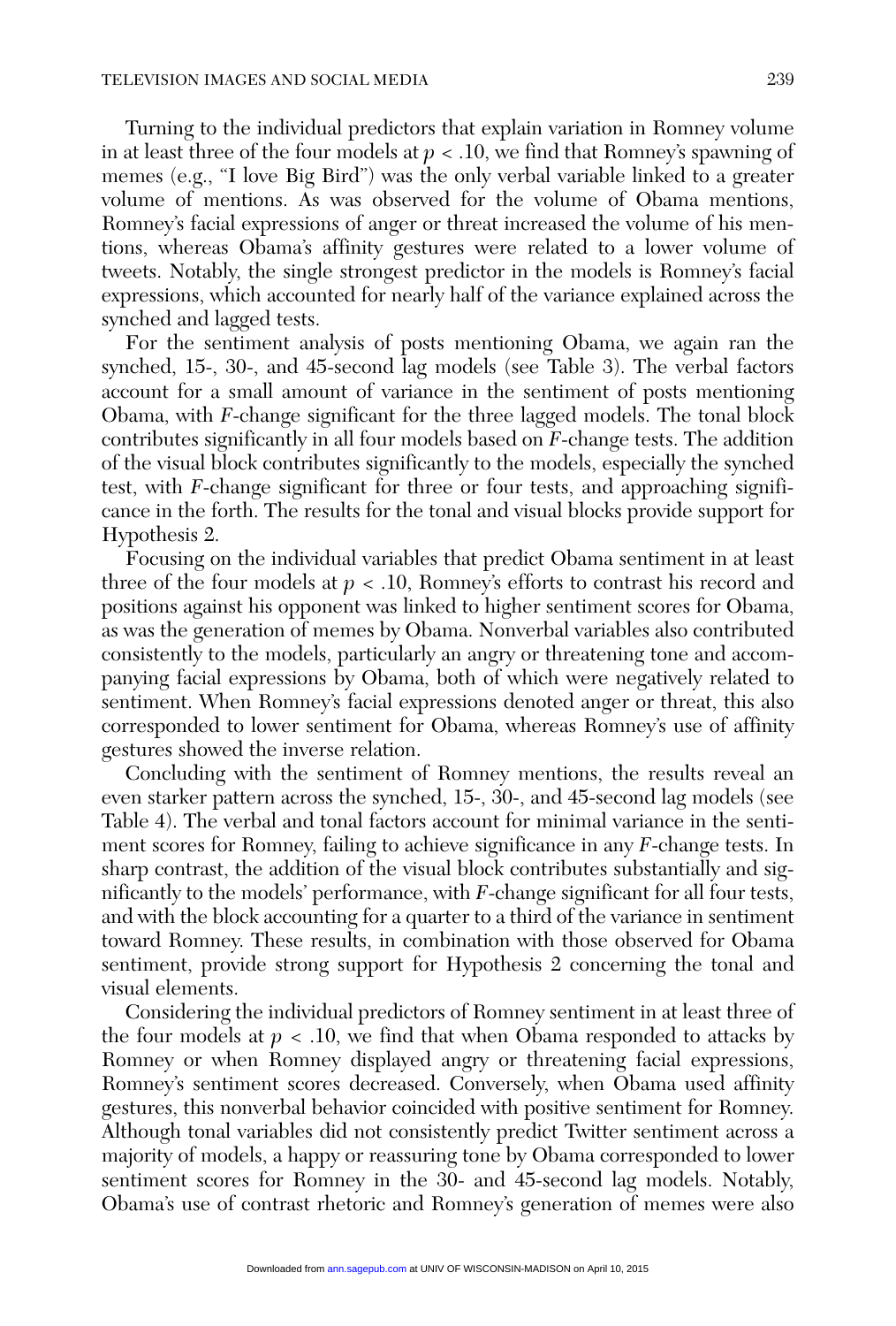|                                | Obama<br>Sentiment<br>Synch |         | Obama<br>Sentiment<br>15 Sec. |               | Obama<br>Sentiment<br>30 Sec. |                                     | Obama<br>Sentiment<br>45 Sec. |           |
|--------------------------------|-----------------------------|---------|-------------------------------|---------------|-------------------------------|-------------------------------------|-------------------------------|-----------|
| Block 1: Verbal                |                             |         |                               |               |                               |                                     |                               |           |
| Obama Attack                   | $.12\,$                     |         | .13                           |               | .10                           |                                     | .03                           |           |
| Obama Response                 | $-.02$                      |         | $-.02$                        |               | .00                           |                                     | .02                           |           |
| Obama Contrast                 | .10                         |         | .11                           |               | .10                           |                                     | .08                           |           |
| Obama Narrative                | .07                         |         | .08                           |               | .06                           |                                     | .05                           |           |
| Romney Attack                  | .13                         |         | .11                           |               | .16 <sup>†</sup>              |                                     | .08                           |           |
| Romney Response                | .01                         |         | .04                           |               | .10                           |                                     | .08                           |           |
| Romney Contrast                | .21 $^{\circ}$              |         | .21 $^{\circ}$                |               | .25 $^{\circ}$                |                                     | .24 $\degree$                 |           |
| Romney Narrative               | .10                         |         | .10                           |               | .10                           |                                     | .11                           |           |
| Obama Meme                     | $.15^{\circ}$               |         | $.23***$                      | .22**         |                               |                                     | $.17*$                        |           |
| Romney Meme                    | $-.05$                      |         | $-.09$                        |               | $-.07$                        |                                     | $-.01$                        |           |
| Block 2: Tonal                 |                             |         |                               |               |                               |                                     |                               |           |
| Obama Tone-Angry/Threat        | $-.17†$                     |         | $-.18°$                       |               | $-.18°$                       |                                     | $-.14$                        |           |
| Obama Tone-Happy/Reassuring    | .01                         |         | $-.07$                        |               | $-.08$                        |                                     | $-.07$                        |           |
| Romney Tone-Angry/Threat       | $-.08$                      |         | $-.12$                        |               | $-.22$ <sup>*</sup>           |                                     | $-.16$                        |           |
| Romney Tone—Happy/Reassuring   | .07                         |         | .10                           |               | .10                           |                                     | .13                           |           |
| Block 3: Visual                |                             |         |                               |               |                               |                                     |                               |           |
| Obama Facial-Angry/Threat      | $-.11$                      |         | $-.14†$                       |               | $-.14^{\dagger}$              |                                     | $-.12^{\dagger}$              |           |
| Obama Facial-Happy/Reassuring  | $-.13†$                     |         | $-.09$                        |               | $-.09$                        |                                     | $-.14^{\dagger}$              |           |
| Romney Facial-Angry/Threat     | $-.13†$                     |         | $-.15$ °                      |               | $-.14†$                       |                                     | $-.18$ °                      |           |
| Romney Facial-Happy/Reassuring | $.12\,$                     |         | .04                           |               | .07                           |                                     | .11                           |           |
| Obama Affinity Gesture         | $.17^{\circ}$               |         | .01                           |               | .00                           |                                     | .05                           |           |
| Obama Defiance Gesture         | $-.11$                      |         | $-.06$                        |               | $-.05$                        |                                     | .01                           |           |
| Romney Affinity Gesture        | .19 <sup>°</sup>            |         | $.16*$                        |               | $.15^+$                       |                                     | $.20^{\circ}$                 |           |
| Romney Defiance Gesture        | $-.07$                      |         | $-.11$                        |               | $-.09$                        |                                     | $-.04$                        |           |
| Model Summary                  |                             |         |                               |               |                               |                                     |                               |           |
| <b>Block</b>                   | Adj. $R^2$ $F\Delta$        |         | Adj. $R^2$                    | $F\Delta$     | Adj. $R^2$                    | $F\Delta$                           | Adj. $R^2$                    | $F\Delta$ |
| Verbal                         | .04                         |         | .08                           | $\phi$ $\phi$ | .08                           | $\ddot{\text{o}}$ $\ddot{\text{o}}$ | .05                           | ¢         |
| Verbal + Tonal                 | .08                         | ۰       | .15                           | $\circ$       | .17                           | 0.0.0                               | .14                           | $\circ$   |
| Verbal + Tonal + Visual        | .16                         | $\circ$ | .19                           | ۰             | .21                           | ۰                                   | .20                           | ۰         |

TABLE 3 Synchronous and Lagged Models Predicting Sentiment of Obama Mentions

NOTE: For OLS regressions, all entries are standardized beta coefficients from the final model. For model summary, entries are adj. *R*2 upon block entry, with significance of the *F*-change.

 $\phi \sim 1.$  \* $p < .05$ . \*\* $p < .01$ . \*\*\* $p < .001$ .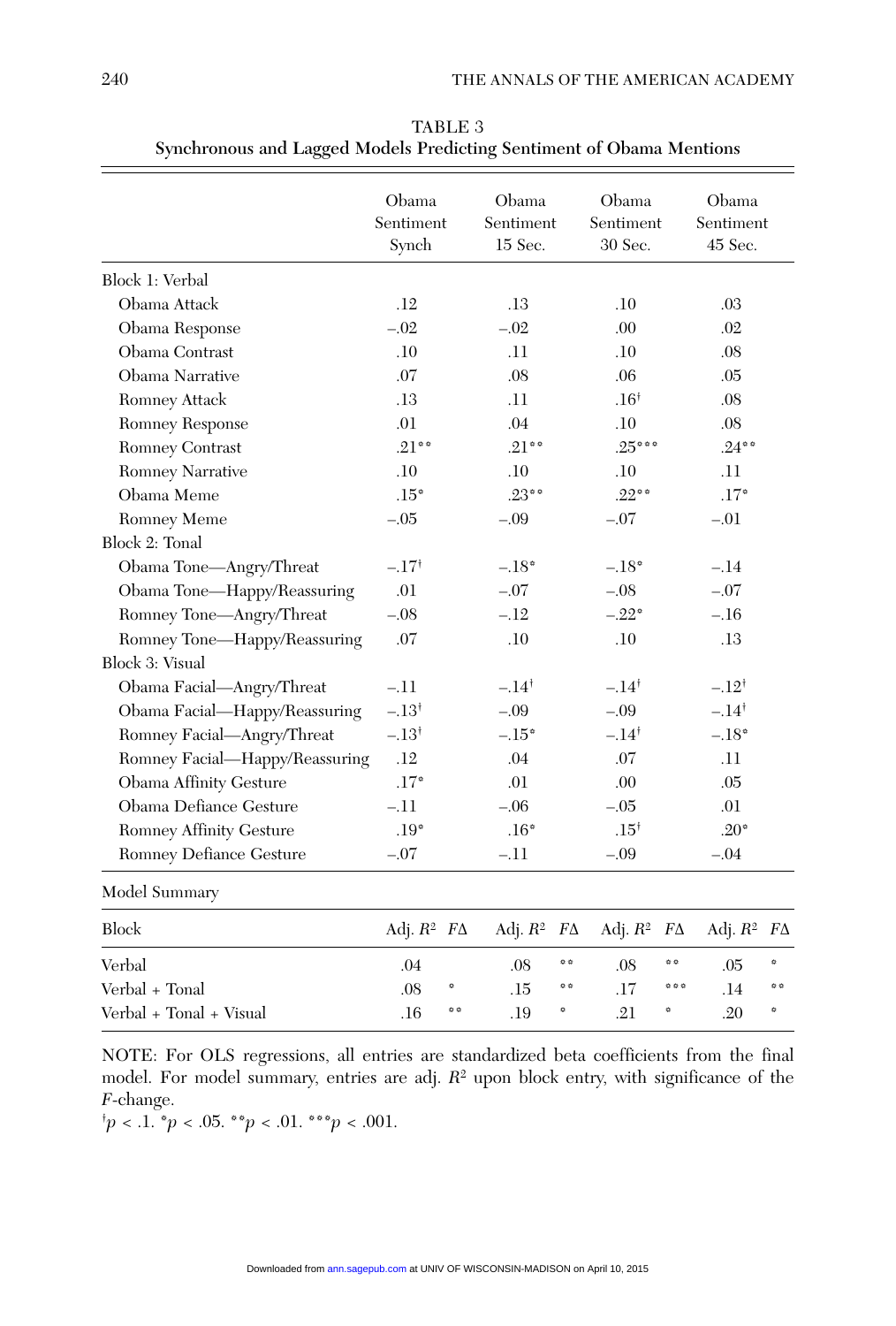#### Television Images and Social Media 241

|                                | Romney<br>Sentiment<br>Synch |           | Romney<br>Sentiment<br>15 Sec. |           | Romney<br>Sentiment<br>30 Sec. |           | Romney<br>Sentiment<br>45 Sec. |     |
|--------------------------------|------------------------------|-----------|--------------------------------|-----------|--------------------------------|-----------|--------------------------------|-----|
| Block 1: Verbal                |                              |           |                                |           |                                |           |                                |     |
| Obama Attack                   | $-.13$                       |           | $-.10$                         |           | $-.08$                         |           | $-.15^{\dagger}$               |     |
| Obama Response                 | $-.21$ °°                    |           | $-.19$ °                       |           | $-.21$ °                       |           | $-.21$ **                      |     |
| Obama Contrast                 | $-.05$                       |           | $-.09$                         |           | $-.18^\circ$                   |           | $-.21$ **                      |     |
| Obama Narrative                | .04                          |           | .04                            |           | .00                            |           | $-.03$                         |     |
| Romney Attack                  | $-.05$                       |           | $-.05$                         |           | $-.06$                         |           | $-.02$                         |     |
| Romney Response                | $-.02$                       |           | $-.04$                         |           | $-.06$                         |           | $-.03$                         |     |
| Romney Contrast                | $-.08$                       |           | $-.11$                         |           | $-.09$                         |           | $-.07$                         |     |
| Romney Narrative               | $-.03$                       |           | $-.01$                         |           | $-.03$                         |           | $-.04$                         |     |
| Obama Meme                     | .02                          |           | $-.01$                         |           | $-.05$                         |           | $-.07$                         |     |
| Romney Meme                    | $-.08$                       |           | $-.10$                         |           | $-.13^{\dagger}$               |           | $-.12^+$                       |     |
| Block 2: Tonal                 |                              |           |                                |           |                                |           |                                |     |
| Obama Tone-Angry/Threat        | .13                          |           | .10                            |           | .09                            |           | .09                            |     |
| Obama Tone-Happy/Reassuring    | $-.06$                       |           | $-.11$                         |           | $-.18°$                        |           | $-.14†$                        |     |
| Romney Tone—Angry/Threat       | $-.02$                       |           | .00                            |           | $-.02$                         |           | $-.04$                         |     |
| Romney Tone—Happy/Reassuring   | $-.05$                       |           | $-.07$                         |           | $-.09$                         |           | $-.08$                         |     |
| Block 3: Visual                |                              |           |                                |           |                                |           |                                |     |
| Obama Facial-Angry/Threat      | $-.01$                       |           | $-.03$                         |           | $-.07$                         |           | $-.06$                         |     |
| Obama Facial-Happy/Reassuring  | $-.04$                       |           | $-.04$                         |           | $-.05$                         |           | $-.05$                         |     |
| Romney Facial-Angry/Threat     | $-.32$ °°°                   |           | $-.38^{\circ\circ}$            |           | $-.37$ °°                      |           | $-31$ ***                      |     |
| Romney Facial-Happy/Reassuring | $-.17^{\circ}$               |           | $-.12$                         |           | $-.03$                         |           | $-.01$                         |     |
| Obama Affinity Gesture         | $.34$ °°                     |           | $.30^{\circ\circ\circ}$        |           | $.31$ °°°                      |           | $.33***$                       |     |
| Obama Defiance Gesture         | .07                          |           | .03                            |           | $-.05$                         |           | $-.06$                         |     |
| Romney Affinity Gesture        | .03                          |           | .05                            |           | .04                            |           | .00                            |     |
| Romney Defiance Gesture        | $-.05$                       |           | $-.07$                         |           | $-.05$                         |           | $^{\rm -.05}$                  |     |
| Model Summary                  |                              |           |                                |           |                                |           |                                |     |
| <b>Block</b>                   | Adj. $R^2$                   | $F\Delta$ | Adj. $R^2$                     | $F\Delta$ | Adj. $R^2$                     | $F\Delta$ | Adj. $R^2$                     | FΔ  |
| Verbal                         | $-.01$                       |           | .00                            |           | .01                            |           | .01                            |     |
| Verbal + Tonal                 | .00                          |           | .00                            |           | .02                            |           | .01                            |     |
| Verbal + Tonal + Visual        | .29                          | 000       | .29                            | 000       | .28                            | 000       | .24                            | 000 |

TABLE 4 Synchronous and Lagged Models Predicting Sentiment of Romney Mentions

NOTE: For OLS regressions, all entries are standardized beta coefficients from the final model. For model summary, entries are adj. *R*2 upon block entry, with significance of the *F*-change.

 $^{\dagger}p$  < .10.  $^{\circ}p$  < .05.  $^{\circ}$  $^{\circ}p$  < .01.  $^{\circ}$  $^{\circ}p$  < .001.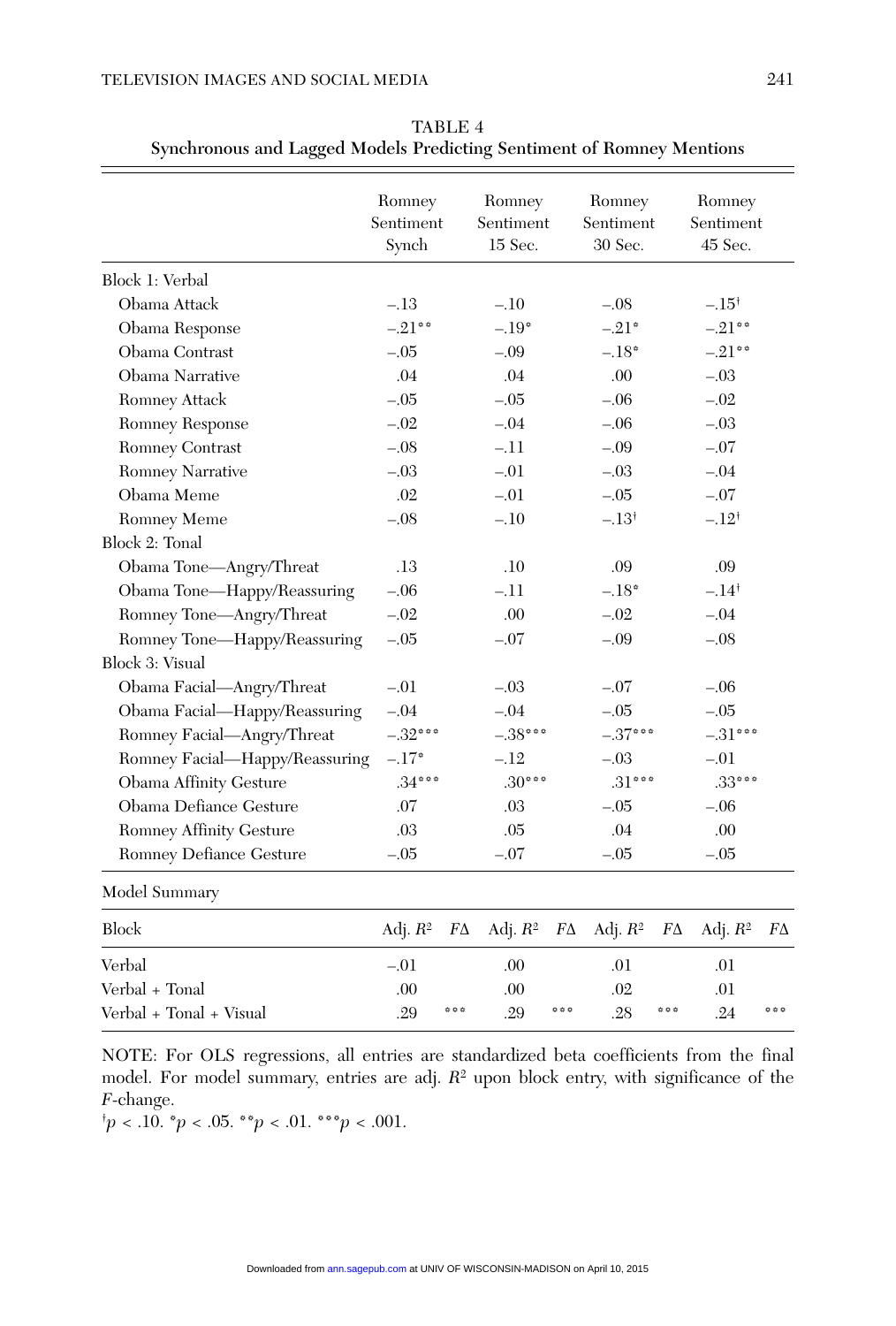linked to lower sentiment scores in these models. Still, the visual variables consistently accounted for the most explained variance in the models across the four tests.

Taken as a whole, these results indicate that the candidates' nonverbal communication mattered mightily in terms of the volume and valence of expression on Twitter. Visual aspects of the candidates' performance, namely, nonverbal expressions and gestures, were particularly important for shaping expression via social media. Overall, these results provide strong support for Hypotheses 1 and 2. In terms of individual predictors, we observe that responses by Obama and his generation of memes were consistent predictors across multiple models, as were attacks by Romney and his generation of memes. Yet the power of these verbal predictors was generally dwarfed by the role of nonverbal factors, especially anger/threat displays by Romney and affinity gestures by Obama, which contributed significantly across twenty-nine of thirty-two tests.

### Discussion

Consistent with theoretical expectations and previous experimental findings, the nonverbal behavior of candidates is at least as consequential in driving social media responses as is what the candidates actually say during debates (Zhu, Milavsky, and Biswas 1994; Benoit 2013; Cho et al. 2009). Our results show that the consequences of debate performance and presentation can be observed in the volume and valence of expression about the candidates on Twitter. This study is the first to formally link the content of first and second screens during a political event, examining the immediate, real-time connection between candidate behavior during televised debates and social media expression. In doing so, it is also at the vanguard of linking biobehavioral and computational approaches through the novel method employed to analyze real-time effects of political communication.

Debates are indeed moments of "national conversation," with peaks of social activity that dwarf all other campaign events in the 50 days before the election. But what can we infer about the quality of this conversation? If the expression of the public corresponds to the factors that appear to trigger that expression, then there may be cause for concern. This analysis suggests that the Twitter-using public primarily responds to the visual elements of candidate behavior, including facial displays and expressive gestures, and secondarily to verbal elements, particularly candidate memes or memorable utterances. It remains an open question whether the content of user posts concern these nonverbal features, focus on candidate character, or address more substantive issues. Nevertheless, the patterns observed here provide new insight into the nature of public attention to presidential debates. Future research should look beyond the volume and valence of online expression to examine the actual topics and issues discussed online.

We posit that second screen responses to the candidates' tonal and visual behaviors can be viewed as greater reliance on social rather than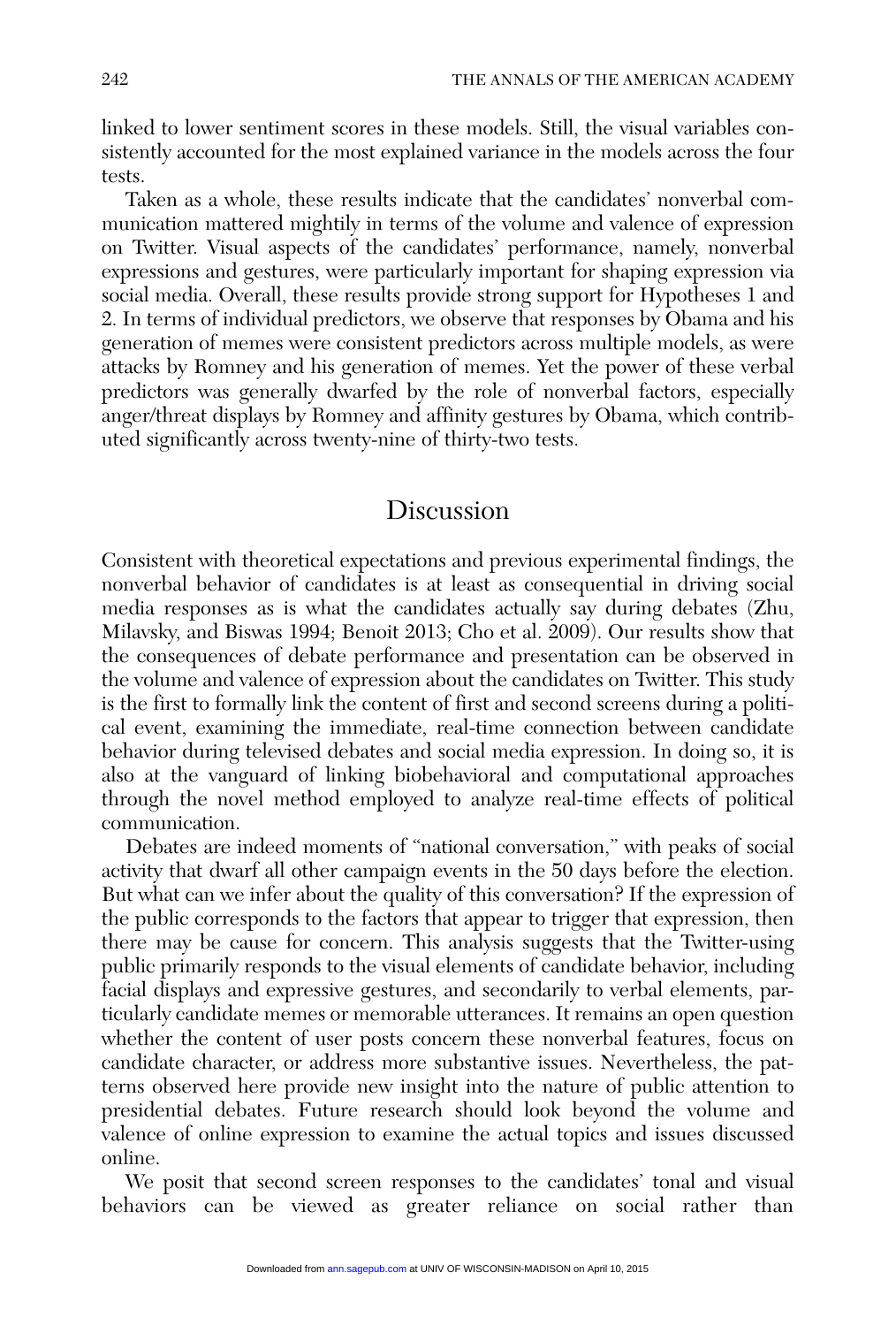factual information or rhetorical efforts. This interpretation is consistent with evolutionary analyses of political behavior, in which nonverbal communication is regarded as a more reliable predictor of leader traits than verbal utterances (see Masters et al. 1986; Bucy and Grabe 2008). If nonverbal cues allow inferences about candidates' competence and integrity (Olivola and Todorov 2010; Rahn et al. 1990), we may need to rethink our assumptions about the information cues that voters actually use, as opposed to the bases of information that normative theorists would prefer the public to rely on.

Our analysis also reveals that while candidate rhetorical strategies and memes do predict differences in the amount of expression and attitudes expressed, they were consistently outperformed by the influence of nonverbal factors, especially candidate facial expressions and gestures. It is notable that the most powerful verbal elements were memes—pithy expressions that are easily repeated or referenced on a short messaging platform such as Twitter. Moreover, it is clear that the sentiment expressed about candidates by Twitter users during the debate is not purely under the candidate's control but often a function of what the opponent is saying and doing. Given the complex interplay of some of these factors, follow-up analyses should consider combined or conditional effects, such as how an angry or threatening tone interacts with corresponding facial expressions, and rhetorical assertions, in statistical modeling.

Future research should also differentiate among social media users to examine how subgroups respond to discrete moments during debates or other televised events. Given the demographic, geographic, and ideological characteristics of Twitter users (Duggan and Smith 2013), some of the observed relationships might reflect the tendencies of younger, more urban, and politically liberal viewers. Consistent with this assessment, the predictive power of specific verbal, tonal, and visual factors was not equivalent across candidates, skewing in a manner that favored Obama—a tendency also revealed by the sentiment scoring. When extending this work, we intend to use profile information, geographic tags, and previous tweets to distinguish among users so that these relationships can be examined within subgroups rather than in the aggregate.

Perhaps most important, this study advances a novel method to examine the power of televised images in a social media age. The effort to connect biobehavioral and computational approaches outlined in this article could readily be applied to other nationally televised political events beyond debates, including convention speeches, election results, inaugural activities, press conferences, or State of the Union addresses. Those interested in frame building could apply these techniques to the study of breaking news events, such as mass shootings, natural disasters, terrorist actions, or health pandemics. This method—tracking real-time expression and matching it to detailed coding of media content around key events or specific programs—has the potential to transform how media effects research is conducted. The 300 to 500 million tweets posted per day allow for considerable overtime variation for such studies. The analysis presented here is just a starting point for what is computationally possible.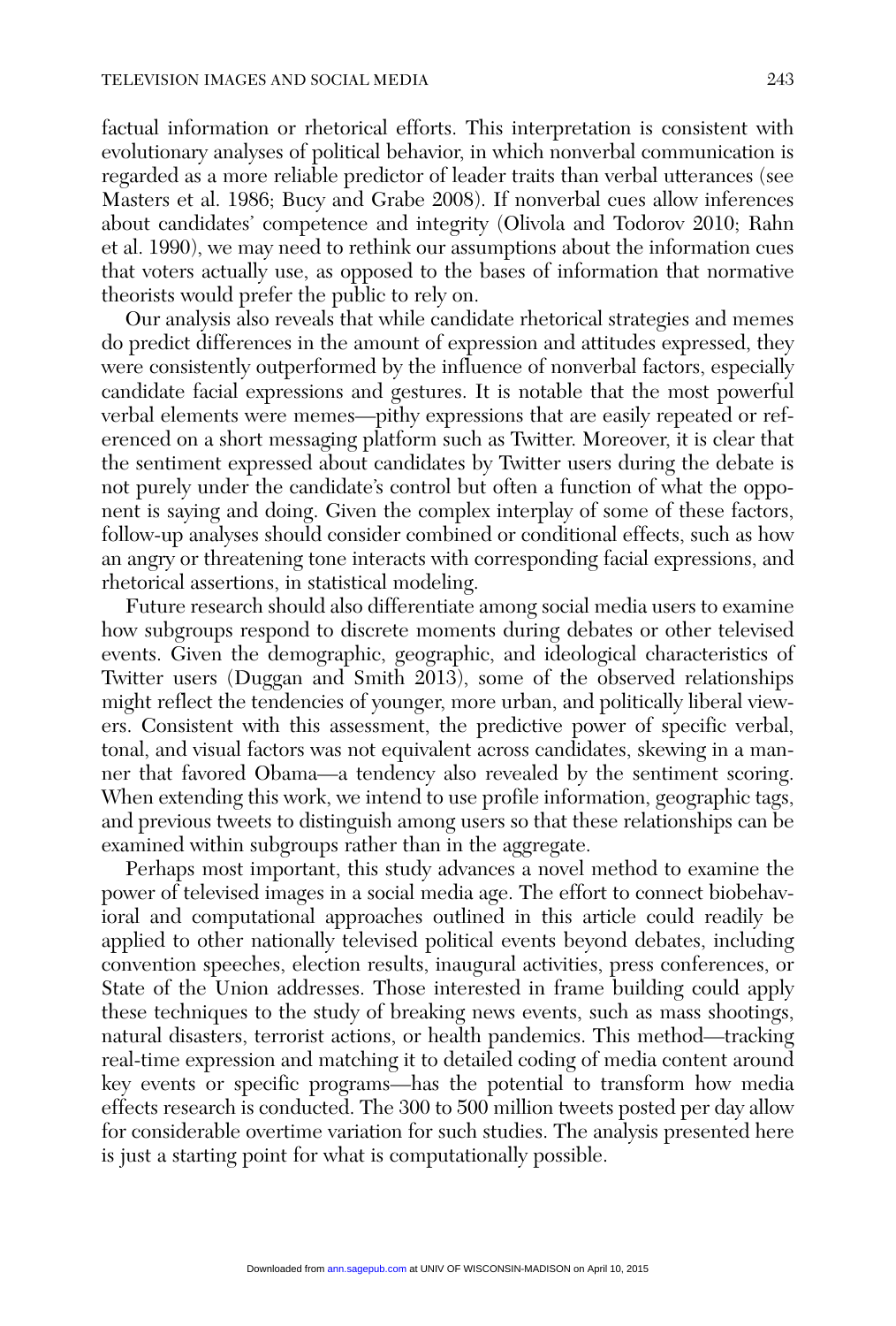### **Notes**

1. Eleven television networks broadcasted the debate live and without advertisements, as did YouTube.

2. We also coded for *agreement* with a position just taken, *pleasantries* exchanged as a matter of routine between the candidates, and *policy statements* about what each candidate would do if elected (beyond responses and contrast statements). These were not as common as the four functions included in our models, however, and appeared too infrequently for analysis.

3. [https://dev.twitter.com/docs/api/streaming.](https://dev.twitter.com/docs/api/streaming)

- 4. For available platform objects, see dev.twitter.com/docs/platform-objects.
- 5. blog.twitter.com/2012/dispatch-from-the-denver-debate.

## References

- Abramowitz, Alan I. 1978. The impact of a presidential debate on voter rationality. *American Journal of Political Science* 22 (3): 680–90.
- Alexander, Jeffrey C. 2010. *The performance of politics: Obama's victory and the democratic struggle for power*. Reprint ed. New York, NY: Oxford: Oxford University Press.
- Alexander, Jeffrey C. 2012. Obama's downcast eyes. Huffington Post. Available from [http://www.](http://www.huffingtonpost.com/jeffrey-c-alexander/obama-debate-performance_b_1938755.html) [huffingtonpost.com/jeffrey-c-alexander/obama-debate-performance\\_b\\_1938755.html](http://www.huffingtonpost.com/jeffrey-c-alexander/obama-debate-performance_b_1938755.html).
- Benoit, William L. 2013. *Political election debates: Informing voters about policy and character*. Lanham, MD: Lexington Books.
- Benoit, William L., and Allison Harthcock. 1999. Functions of the great debates: Acclaims, attacks, and defenses in the 1960 presidential debates. *Communication Monographs* 66 (4): 341–57.
- Bucy, Erik P., and Maria Elizabeth Grabe. 2008. "Happy warriors" revisited: Hedonic and agonic display repertoires of presidential candidates on the evening news. *Politics and the Life Sciences* 27 (1): 78–98.
- Burgoon, Judee K., and Jerold L. Hale. 1988. Nonverbal expectancy violations: Model elaboration and application to immediacy behaviors. *Communication Monographs* 55 (1): 58–79.
- Carr, David. 15 October 2012. TV debates that sell more than just drama. *New York Times*.
- Cho, Jaeho, Dhavan V. Shah, Seungahn Nah, and Dominique Brossard. 2009. "Split screens" and "spin rooms": Debate modality, post-debate coverage, and the new videomalaise. *Journal of Broadcasting & Electronic Media* 53 (2): 242–61.
- Conover, M., J. Ratkiewicz, M. Francisco, B. Gonçalves, A. Flammini, and F. Menczer. 2011. Political polarization on Twitter. In *Proceedings of the 5th International Conference on Weblogs and Social Media*, 89–96. Menlo Park, CA: AAAI Press.
- Davis, Stacy. 1999. Effects of audience reaction shots on attitudes towards controversial issues. *Journal of Broadcasting & Electronic Media* 43:476–91.

Dawkins, Richard. 1976. *The selfish gene*. 1st ed. New York, NY: Oxford University Press.

- Druckman, James N. 2003. The power of television images: The first Kennedy-Nixon debate revisited. *Journal of Politics* 65 (2): 559–71.
- Duggan, Maeve, and Aaron Smith. 2013. *Social media update 2013*. Pew Research Center's Internet & American Life Project. Washington, DC: Pew Research Center.
- Grabe, Maria Elizabeth, and Erik Page Bucy. 2009. *Image bite politics: News and the visual framing of elections*. New York, NY: Oxford University Press.
- Green, Melanie C., and Timothy C. Brock. 2000. The role of transportation in the persuasiveness of public narratives. *Journal of Personality and Social Psychology* 79 (5): 701–21.
- Hall, Judith A. 1980. Voice tone and persuasion. *Journal of Personality and Social Psychology* 38 (6): 924–34.
- Hellweg, Susan A., and Steven L. Phillips. 1981. A verbal and visual analysis of the 1980 Houston Republican presidential primary debate. *Southern Speech Communication Journal* 47 (1): 23–38.
- Jamieson, Kathleen Hall, and David S. Birdsell. 1990. *Presidential debates: The challenge of creating an informed electorate*. Reprint ed. New York, NY: Oxford University Press.